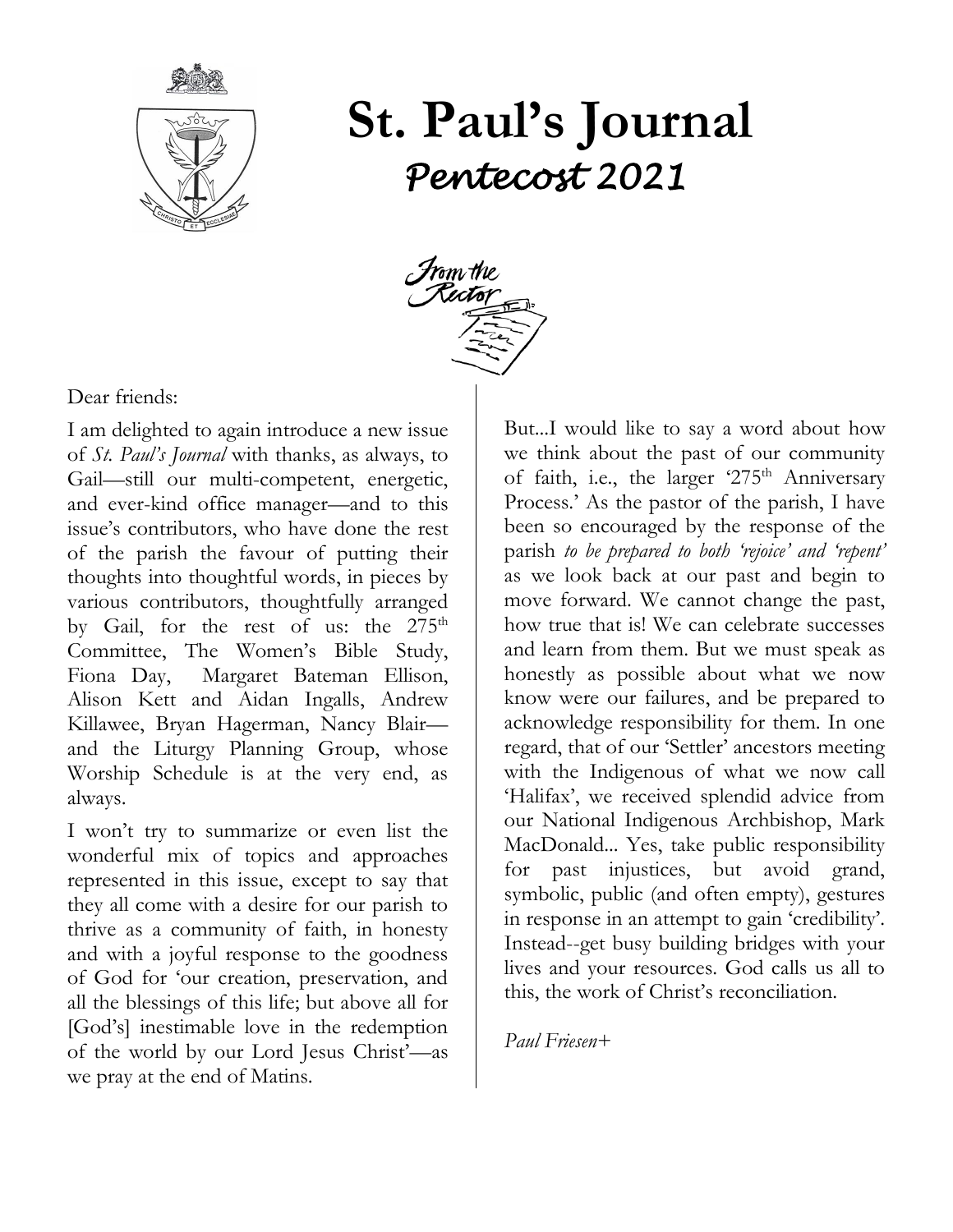### **275th Anniversary Steering Committee Parish Council Communique**

2024-25 will mark St. Paul's Church 275th anniversary year, from the formation of St. Paul's congregation and its first worship (Summer 1749) to its first services inside its present building (Summer 1750). In 2019, St. Paul's Parish Council put in place a Steering Committee to think through how best to commemorate the occasions under the direction of Senior Warden Patrick Hartling (Chair) and the Rector, Paul Friesen. Other contributing members, past and current, include: Chris Bryant, Junior Warden; Derek Hounsell, Treasurer; Gail Fulop (Committee Secretary and Office Manager); parishioners Linda Oland, Shelley Hounsell-Gray, Kate Crane, Peter Secord, and Lily McCall; also Kelly McIvor (City Hall-HRM Rep.).

St. Paul's Mission Statement (2020 AGM revision) guides the thinking of the Steering Committee. How can the 275th Anniversary help the congregation to Love God, to Love One Another and to Love Our Neighbours?

Mission Statement as adopted at the Annual Parish Meeting, March 2020

### **To Love God**

By inviting fellow parishioners of all ages, and inquirers and visitors, to worship God, the Holy Trinity, as a church family; raising together our hearts, minds, and voices in liturgies old and new with all our hearts, to be challenged and refreshed by scripture and song, at the Lord's Table and in our prayers.

*"Love the Lord your God with heart, mind, soul, and strength."* Mark 12.30

### **To Love One Another**

By encouraging parish life through common meals and fellowship events, faith formation programs, and study and prayer groups; celebrating the uniqueness of each made in God's image, inviting all to offer themselves for the spiritual care and growth of each other and the weaving together of one community of faith.

*"Love one another as I have loved you."* John 13.34

### **To Love Our Neighbours**

By creating and sustaining parish missions that seek out and respond to the needs and desires of those around us for divine and human love, for food and shelter, and for artistic and intellectual growth and expression.

*"You shall love your neighbour as yourself."* Mark 12.31

The Committee itself developed a Core Planning Document (added below) which seeks answers to questions like: -Why should we celebrate our 275th Anniversary? -What should we be celebrating? What should we be repenting of? -What values should guide our work? -How could we do this?

The document also spelled out what a fiveyear planning and action timeline might look like.

The Committee's approach to this project is to review our history, consider how we might reconcile the past and present understanding of healthy and supportive relationships between communities and within the church, and how the anniversary,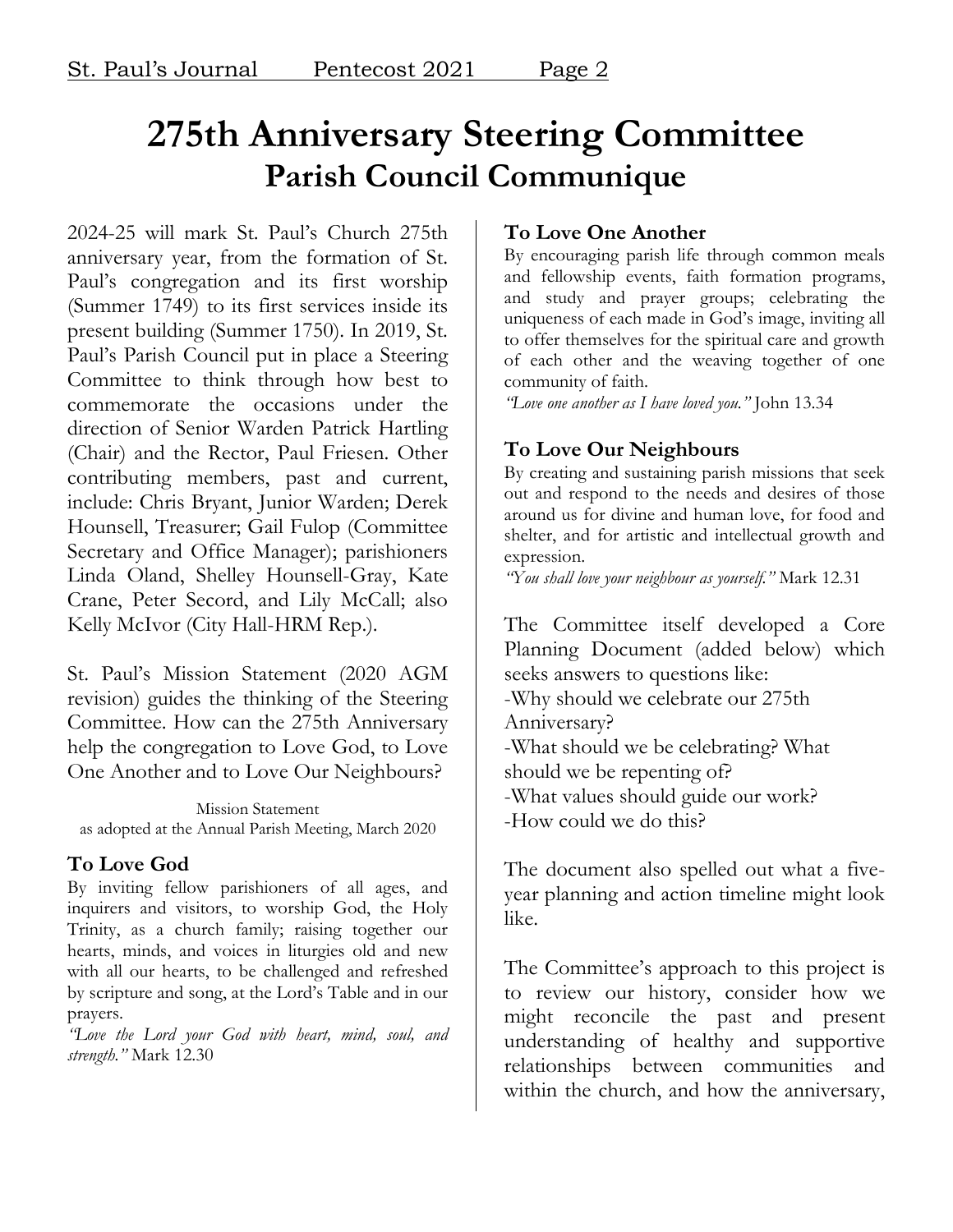carefully prepared and celebrated, can give energy to transformation and renewal. of St. Paul's. Through careful consideration of the past and present, we can create forward engagement and energy.

The Steering Committee has discussed, and in some cases planned and begun to enact a range of possible 275th parish events: special services (the first being a sermon by the Pastor of our neighbouring, historic church, New Horizons Baptist Church) a lecture series or talks, a commemorative stamp application to Canada Post (submitted) and National Church calendar application (in process), parish oral history interviews (begun), musical events, links to relevant Halifax commemorative events (HRM/Halifax has a similar anniversary); and the possibilities of 275 commemorations tying into and supporting St. Paul's Archival development, Parish Worship infrastructure (organ restoration) Parish life ministry (program positions) and 'back of the Nave' reconfiguration, and increased outreach and connections with our historic and more recent neighbours.

Not only is St. Paul's an historic community of faith, its history has been entangled with English colonial roots with both the strengths and weaknesses of those roots. In early Steering Committee discussions, members agreed on the need for outreach to representatives of the Indigenous, African Nova Scotian and other communities, as part of our 275th preparations.

The rethinking and reviving of St. Paul's relationships with other communities and churches in Nova Scotia is taking place as

the Committee does its work. In particular, the place of the brief tenure of Cornwallis in the history of Nova Scotia, the role of slavery in the early days of Halifax, and the expulsion of the Acadians are among issues being re-examined. St. Paul's can learn from these as we head to our 275th and contribute to new approaches to unresolved issues.

Anglican Indigenous Archbishop Mark MacDonald early this year joined a committee Zoom meeting and talked about ways to approach a tangled history that conflicts with biblical expectations and current political and social expectations. He encouraged us to reach out and get to know the local Indigenous community, and to do that before making symbolic statements. His advice was very helpful. More exchanges with him, members of his office and local Indigenous people have taken place, are in planning, and will follow. Further steps toward a proper commemoration of our 275th include an appeal to the parish community for input on the texts of St. Paul's historical placards at the back of the church, so that they might better reflect the reality of our founding years. St. Paul's has also opened communications with, and support of, our neighbours, the Mi'kmaw Native Friendship Centre and is considering how to best support self-directed Indigenous ministries within the Anglican Church of Canada.

At our invitation, The Rev'd Dr. Rhonda Britton, Pastor of New Horizons Baptist Church, joined a committee meeting. At the invitation of the Rector, she also preached at a St. Paul's service. Her participation marks a start on building links with the African Nova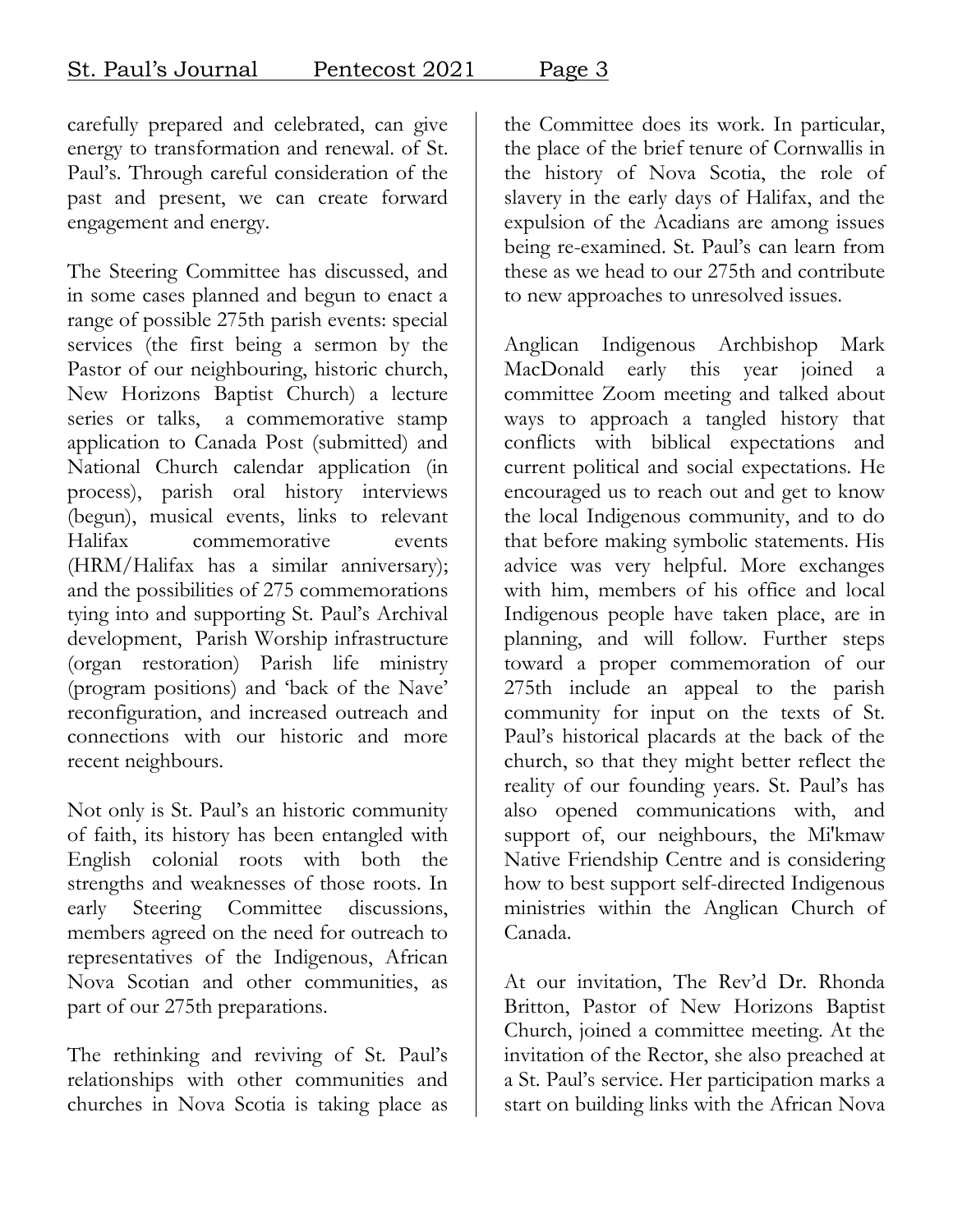Scotian community. Tentative plans for a joint St. Paul's—New Horizons Sunday service have begun.

We will continue to communicate with the parish, and receive input, in the coming months.

*275th Committee Summary March 2021*

\*\*\*\*\*\*\*\*\*\*\*\*\*\*\*\*\*\*\*\*\*\*\*\*\*\*\*\*\*\*\*\*\*\*\*\*\*\*\*\*

St. Paul's Church, Halifax 275th Anniversary Core Planning Document 3 October 2019

#### **Why should we plan to celebrate our 275th (2024-2025) Anniversary year?**

At the current age of our parish (begun as a community of faith in the summer of 1749; opening the doors of its church building on 2 September 1750) all quarter century celebrations are significant. But the real reasons are two-fold. First, to thank God (in public) for God's faithfulness to our St. Paul's ancestors and fellow parishioners, and to thank our ancestors and fellow parishioners for their faithfulness to God in worship, life, and missions in downtown Halifax. Second, to look ahead to the new mercies of God in downtown Halifax as we are faithful in the worship, life, and missions of St. Paul's Church.

### **What should we be celebrating?**

First, the community of faith God has made us. Second, our church building and all other assets God has entrusted to us.

### **How could we do this?**

We could do this by dedicating some of our collective energies and other resources to

planning for our 2024-2025 anniversary as an integral part of our next five years of worship, life, and missions.

### **How would the planning be led, and who would lead it?**

The planning would be led by a 275th subcommittee of PC, including the current: Wardens (all or some), Rector, Treasurer, Web Master, Music Director, Artist-in-Residence and possible other members such as PC will determine, some of whom may serve all of the five years, some of whom might serve less.

### **What should be the core values of our planning, and our anniversary events?**

1. Planning that does not distract from our current commitments of time and other resources to parish worship, life, and missions.

2. Planning for anniversary events that will be co-incident with the future health of our parish worship, life, and missions, more than for the benefit of imagined visitors to those events.

3. Flexibility to change ongoing event planning and possible projects as the five years of planning unfold, and as current realities may shift.

4. A question is to be asked at every meeting of the 275th subcommittee about every proposal about our anniversary events: Will this empower us or drain us as a parish that is an ongoing community with a future as a community of faith.

5. A commitment to the necessary parish benefits of the planning process whatever the outcome of anniversary projects and events.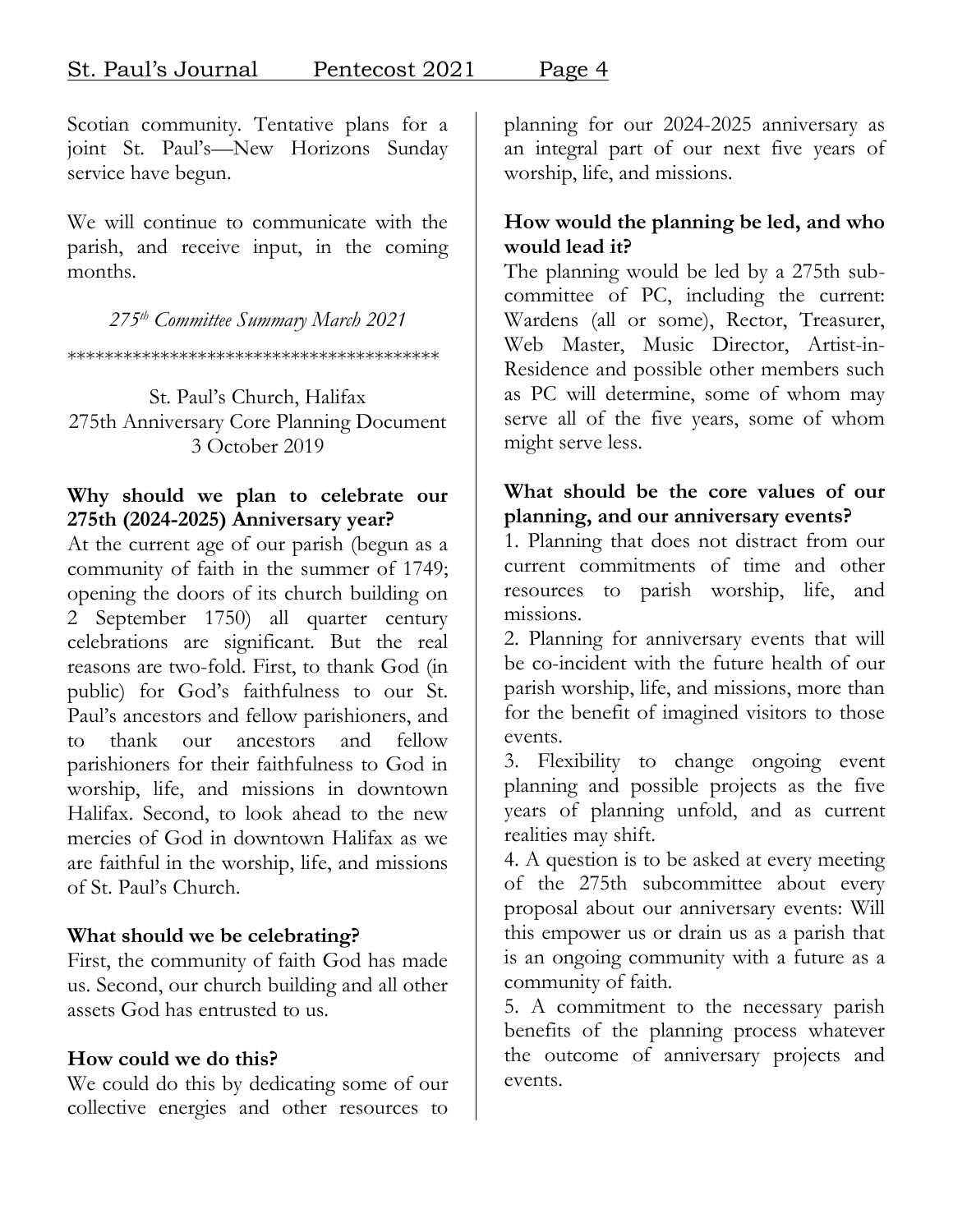#### **What could a planning countdowntimeline look like?**

Year Five (2019-2020): Development of parish awareness of the coming anniversary; formation of the 275th PC subcommittee; initial 275th brainstorming and research; beginning of ongoing parish communications through PC and successive AGMs.

Year Four (2020-2021): 275th subcommittee sets planning objectives, tasks and deadlines and overall budget; engages in parish consultations on proposed objectives, tasks and deadlines; beginning and ending 2024- 2025 'big events' are proposed in outline.

Year Three (2021-2022): Beginning of 275th anniversary year project and event planning; first invitations issued to the hardest to book speakers and significant guests; 275th diocesan communications begin in appropriate venues.

Year Two (2022-2023): 275th subcommittee is fully engaged in event and project planning; building of the parish volunteer base for the anniversary year projects and events; 275th ACC communications begin in appropriate venues; significant participant invitations begin.

Year One (2023-2024): Project and event goals named and advertised at the diocesan, ACC and Halifax/provincial/national events in appropriate venues and to appropriate degrees; project and event volunteer base expanded and confirmed.

Year Zero (2024-2025): The 275th subcommittee continues to meet to oversee the anniversary events and projects; the 275th subcommittee works with PC to name a successor committee to evaluate the anniversary year's projects and events and hands over any ongoing projects or events initiated in the anniversary year to PC for their proper supervision.

*Adopted by the 275th Committee October 2019*

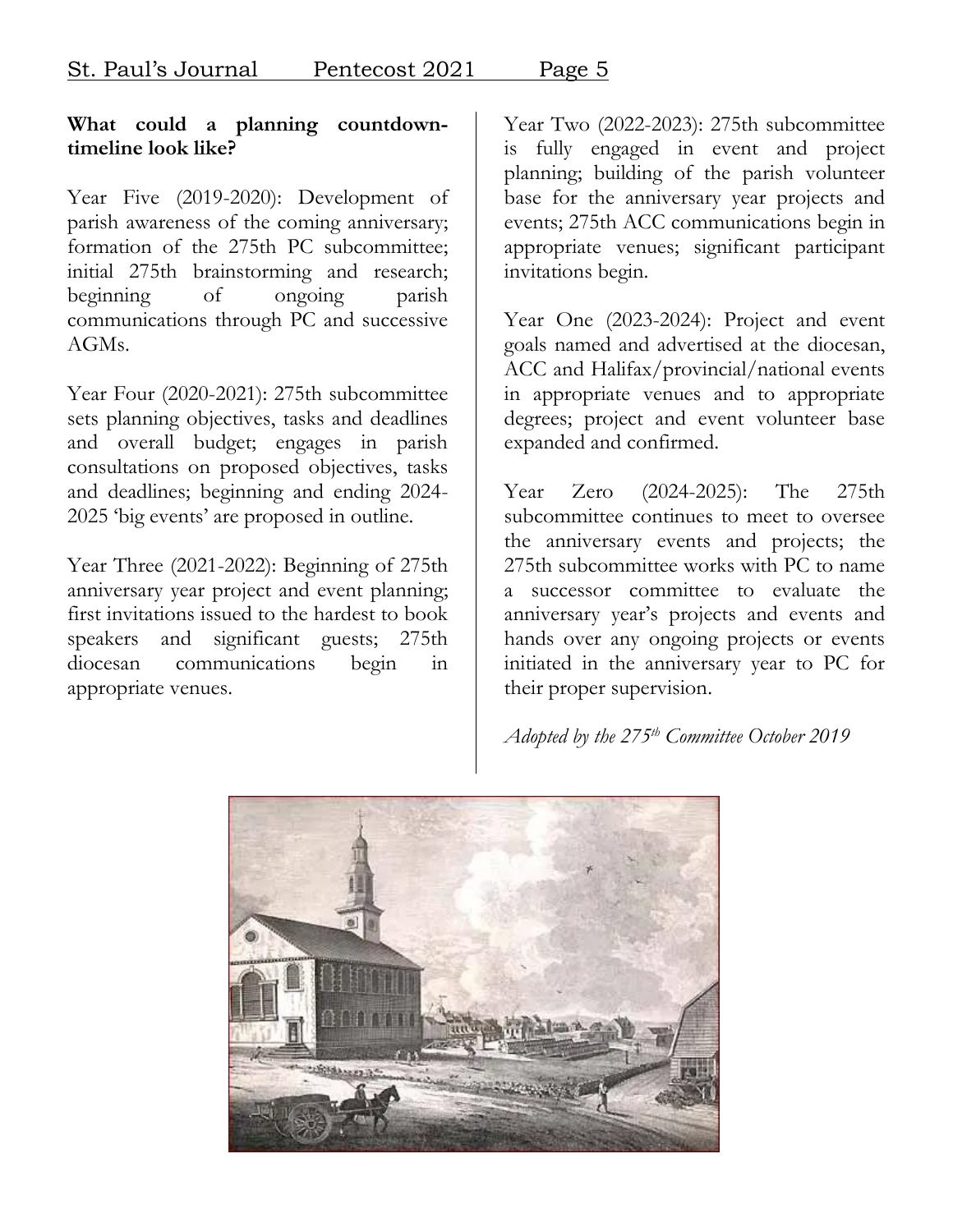## **A 'Thank you' from The Archives Committee**

Thank you from the Archives Committee for the Archives Room in the North West Gallery and our Archives work space! Where do I begin to explain what this Archives Room means to us?

In 1964, a request was made to Parish Council by the Archives committee of the time, for a room on the 4th floor of the Parish Hall so they could work with the documents from the vault [probably search requests]. This was approved and granted, but it was suggested that part of the back west gallery (of the church) "where the troops used to sit", be used to provide an Archives Room … moved by Mr. Coleman that permission be granted. Seconded by Mr. Rogers, Carried. That was 57 years ago.

About 20 years ago, Don Lordly, then Chair of the Archives Committee – *after the Hall had been demolished and the land let on a 99-year lease* – drew up a plan for the Archives to take over the area in the "back west gallery where the troops used to sit". But once more, the time was not right and it did not happen.

Now, as the Covid Pandemic, which began in 2019 is hopefully ending – we have an Archives Room in the "gallery where the troops used to sit". Perhaps it was a long time coming – but what a boon and a blessing that time was!

The current Archives Committee was formed in 1996, after Tinker McKay, Chief Researcher, led the way and joined the newly formed Council of Nova Scotia Archives (CNSA). This Council was created by the Public Archives of Nova Scotia, out of concern for the many public and private – large and small – Archives in Nova Scotia, to help all manage their archival holdings. Tinker asked the CNSA to undertake a 'Site Assessment' of St. Paul's church, and write a report on their findings. This they did; the report was written, and an Archives Committee of concerned parishioners was formed with Elizabeth Ross as Chairperson and members Tinker McKay, Don Lordly and Peter Graham. The Committee was to "report directly to the Parish Council 4 times within the next 2 years, and work closely with the Property Committee and the 250th Anniversary Committee towards the goal of a permanent archival space as part of the 250th celebrations …"

*(Excerpt from the 1996 Annual Report):* "Over the past few months the Archives Committee have assessed the space presently used for archival records to see how it can be upgraded to meet the minimum standards outlined in the (CNSA Assessment) report, while also developing a three-year plan to reach the goal of a permanent archival space by 1999/2000."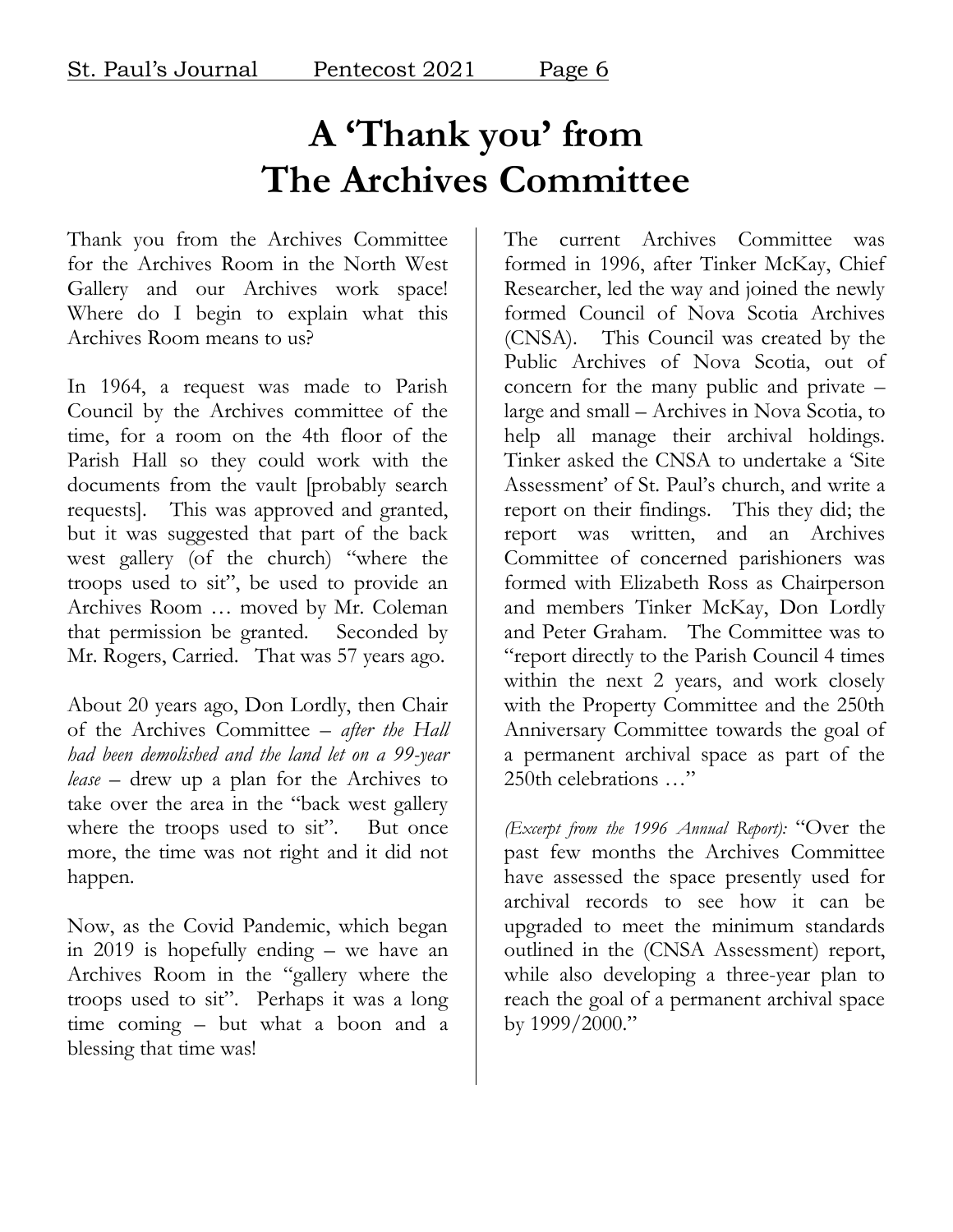That was the real beginning of today's Archives Committee, but only the beginning. First, we had to find all the records, which had been stored wherever there was space, and which had long overflowed on the cast iron vault from the old Parish Hall.

*(From the same Annual Report of 1996)*: "During the coming year we will be looking for volunteers to join us in checking to see what the archival holdings of St. Paul's actually contain, as well as starting some … simple conservation measures recommended in the CNSA Report. There will be training opportunities for this work as St. Paul's is a member of the CNSA who offer excellent workshops throughout the year to members."

The Archives Committee did get more volunteers – Rev. Jonathan Eayres, Sarah Emsley, Fiona Day, Sandra MacLennan, Edgar Malay, Joan Fitzgerald, Carol Vaughan … and we were also able to receive grants through the Provincial Archival Development Programme projects, and one National Archival Development Programme as well, enabling us, from time to time, to engage the services of professionals – chief among them Lorraine Slopek (*then Assistant Archivist to the Diocesan Archivist – now Diocesan Archivist herself)* who has been a staunch supporter, instructor and friend for two decades – and now Archives Advisor to St. Paul's Archives Committee. We have had Anne Foster to help us create a Finding Aid and Fonds system, and Catherine Humphrey from England who helped Tinker set up a database for her Register searches.

I should point out that at this point none of us volunteers knew how to set up a database at all! It was all a major learning curve!

We had students from the Masters of Library & Information Sciences degree programme at Dalhousie, twice, come and help us set up database programmes. We, ourselves, have taken courses through the CNSA. Sandra MacLennan and I took the full 6 Core Curriculum courses and Tinker took courses in Conservation as she concentrated on the conservation of all the damaged records, Registers and (with Don Lordly) the repair of the Hatchments. All the while we continued to search for, find – rehouse in proper archival file folders & boxes – the St. Paul's records lurking in cubby holes, or piling up in boxes wherever space could be found.

Tinker devoted many hours in 1997 preserving the church's Marriage Licences which were much folded and mildewed. She painstakingly unfolded each one (3,000) of them, sprayed each one with Lysol, flattened them, and when dry, 'sleeved' them in individual acid-free Mylar folders. A huge job and of major importance. Registers were conserved; the Old Burying Ground Deed was laser copied so that the original could be conserved, and much more work like this that has continued for years. Tinker and Don Lordly also undertook the challenge of having all 8 of our Hatchments repaired, conserved (by a professional conservator), and rehung in the church.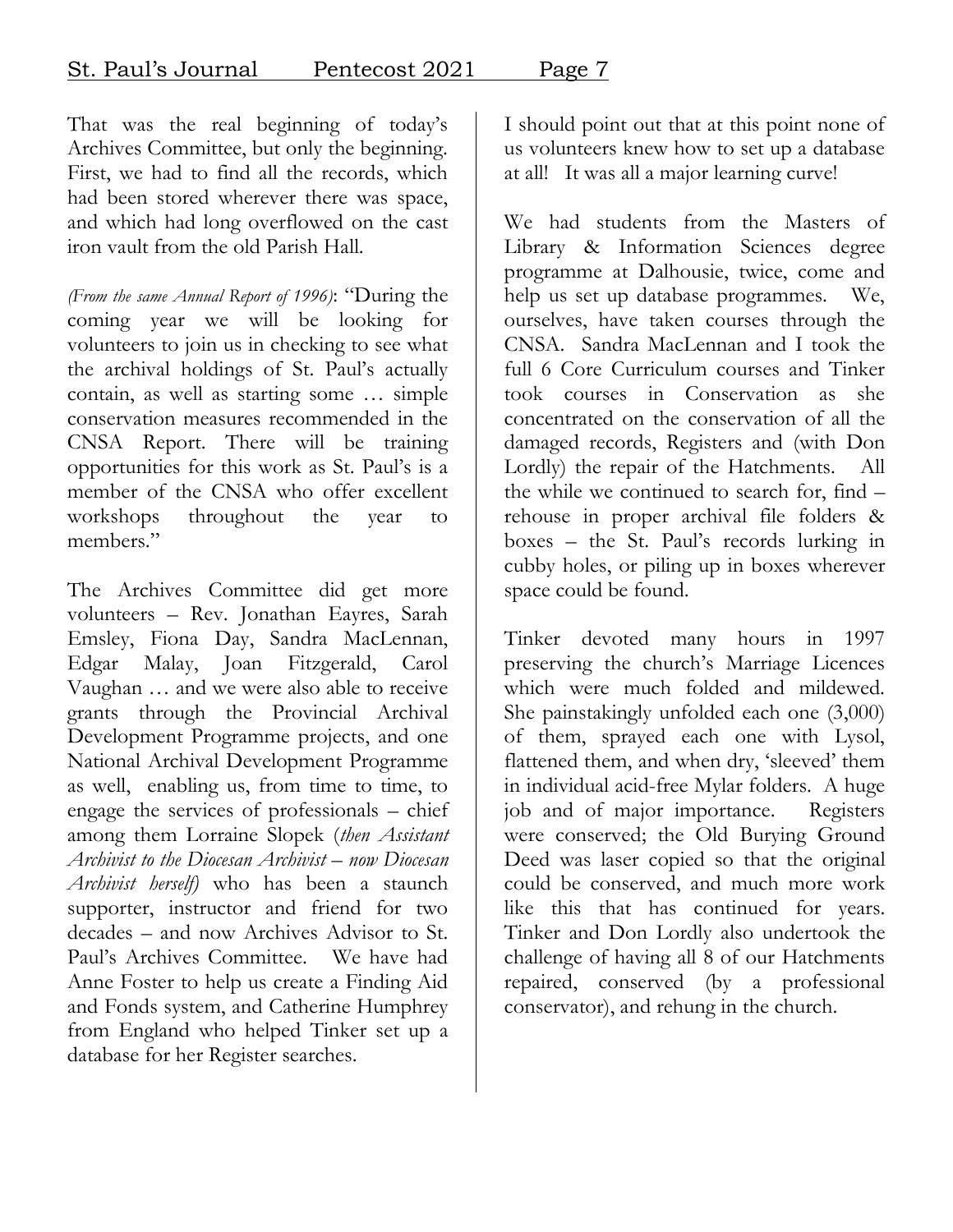Another major achievement was when we learned how to document our Archives Holdings. As with all organizations that use their records constantly, it is imperative to have them documented/described and arranged in a retrieval system so they can be searched as needed. Lorraine was instrumental in creating and teaching us this important database system and practice. Example: In a Library, books are sorted by Author (the writer of the book), then by subject category – something most of us are familiar with.

An Archive is documented and arranged by a Creator, not by an author. The Creator is the person or committee, or group, for whom and by whom the particular documents are created – and who is the intellectual custodian – or creator of the collection. Each collection of records in an Archives therefore, is the concern of a person or a group.

For instance, St. Paul's Archives has 3 main groups – or to give them the correct archives term – 3 main fonds – *[This system, originally French, is widely used].*

We have:

1. Clergy fonds: which consists of registers, personal papers, Chancery records, sermons, shared ministry, writings etc.

2. Church-wardens fonds: which consist of ledgers, documents, accounts, (pew rent) rent roll, Warden's papers, property documents, repairs and renovations, notes on memorials and windows, Minutes, deed transactions …

3. Corporation fonds: which consists of Parish Council papers, Annual Reports,

Parish Council committees (many), Property, Finance, Summer Fair, Vestry letter books of the Vestry Clerk, Vestry papers and files, Treasurer's binders, Parish Council Meeting Minutes … pages and pages of database printout.

Every file or document, letter, report etc. is given a unique item number composed of – first the fonds number, 1, 2, or 3, to show who the Creator[s] is[are]; then a Series number so it is listed with the rest of its subject matter; then a Sub series number to indicate further subdivision and speciality, etc. We also have, separately printed out, catalogues of Land Documents (St. Paul's once owned extensive Glebe Lands); a catalogue of Vault Contents, Graphic (photographs) content catalogue etc. etc. This has taken years to achieve, and is ongoing.

SO … to the Parish Council, the Treasurer, our Project Manager, Architect, Engineer, and Carpentry Company – and Lorraine, who drew the plan of the space and gave the Archives specification needs - WE SAY **THANK YOU!!** for creating such a wonderful Archives Room and Work Space! And also **THANK YOU** for the years of looking after the needs of our church home first – and giving us time to:

- Find the records; conserve the most needy, create a database and finding-aid and, above all

– Learn to become Archives Keepers for our wonderful collection! **Thank You!**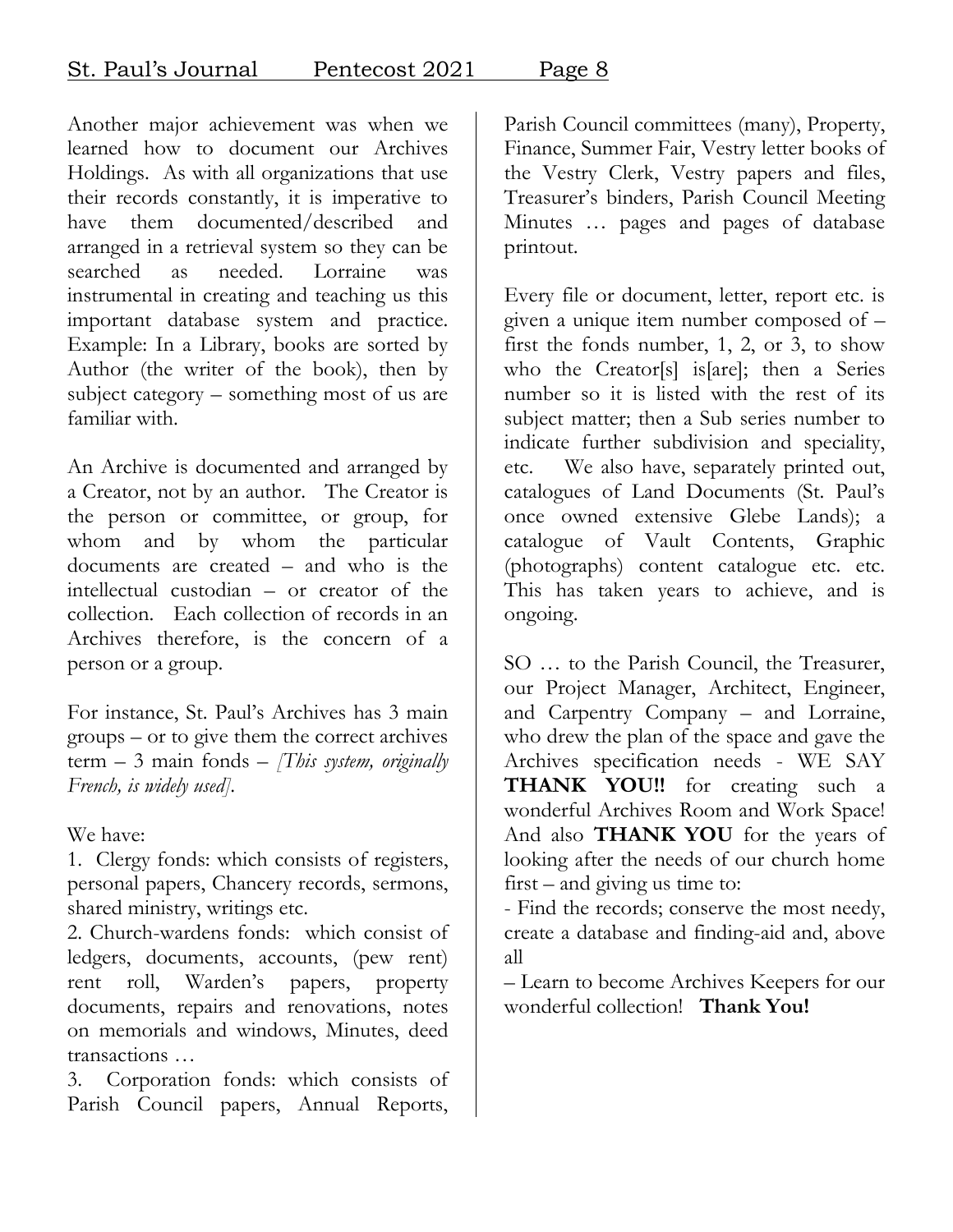I also want to give special recognition to two people for whom both St. Paul's and the Archives have been central in their care and concern.

Tinker McKay, our long-term Chief Searcher, and Champion of the conservation of our precious documents, and with Don, the Hatchments. A parishioner of St. Paul's, and in charge of the Flower Calendar for many years; creator of Historical Displays for special occasions; one of the creators of the display panels at the back of the nave; and whose concern for our records has been exemplary. She is now more retired than active, but we will never forget her! **Thank you, Tinker!**

And to Don Lordly, who sadly died in 2018. He was one of the care-givers of the Archive records from the '80s until he died, and worked tirelessly to rescue the documents, the Hatchments and created the original plan for the Archives Room in the gallery "where the troops used to sit …" twenty years or so ago. He also rescued and rehoused the Regimental flags in the Narthex, and was both chair and member of the Old Burying Ground Committee, a Warden of the church and a Parish Council member. We miss him!

**Thank you, Don!**

*Submitted by Fiona Day Chair of the Archives Committee June 21 st , 2021*



*(above: Head Carpenter Ross Evans during the 2020-21 Archives Renovation Project)*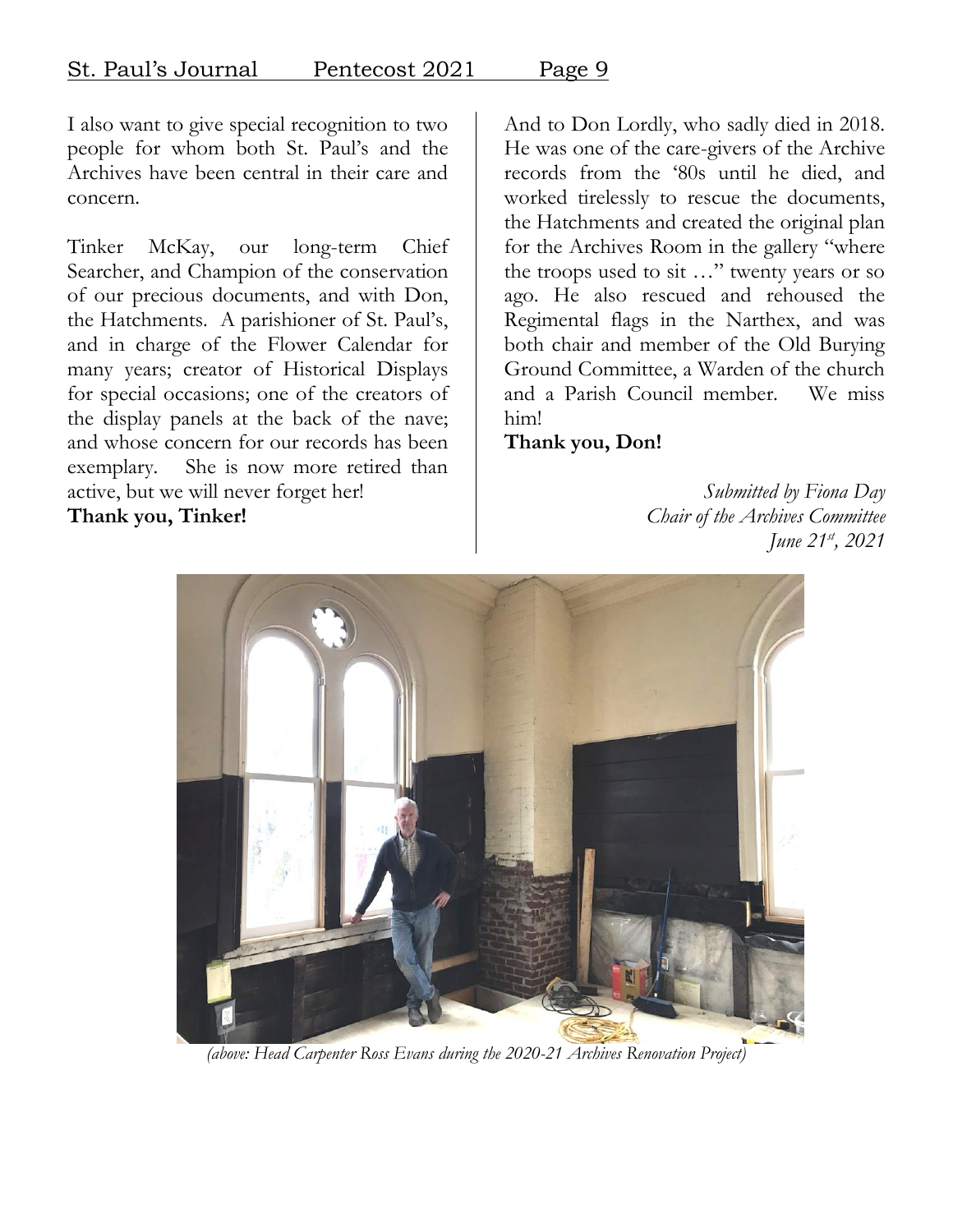### **Beyond the Chancel Steps The Case of the Mystery Windows**

Does anyone know where three stained glass windows found in the area beneath the Chancel came from?

The windows have been raised from their hiding place, de-sooted and two of them have been installed in the reception area in the recently refreshed Parish House. The third window has been taken to *Cranberry Glass* to be stabilized. Once that happens, it too will be installed in the Parish House.

It would be great to be able to provide the story that these windows might tell by having a plaque mounted with them.





*(left & above: Pair of Alpha and Omega Windows)*



*(above: Symbols related to St. Paul's)*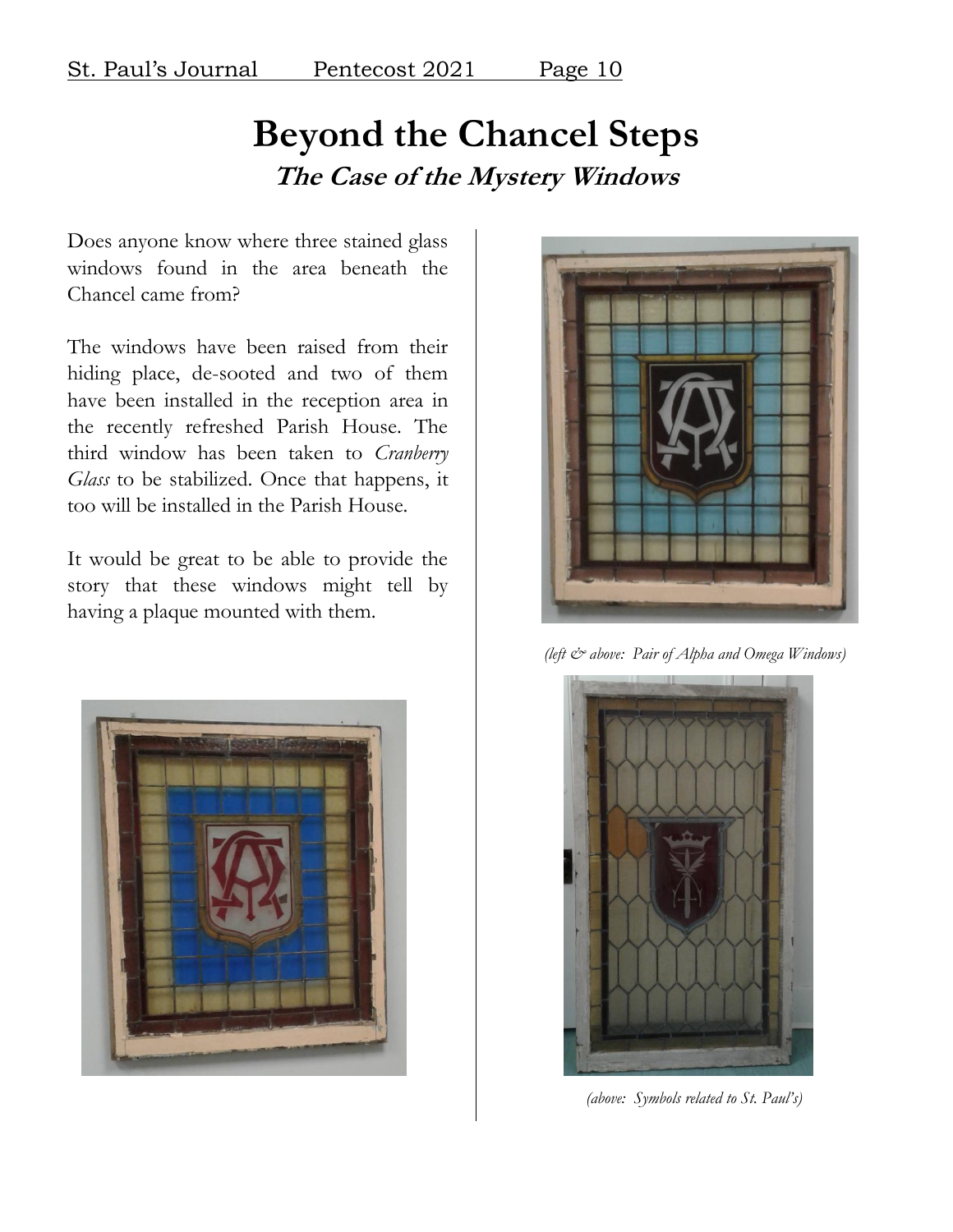As you can see, the window designs are comprised of Christian symbols. Two have Alpha and Omega surrounded by coloured glass squares. The symbols are identical but the colour of the glass squares varies. The largest window with its sword, branches and crown is a design that represents symbols related to St. Paul.

The symbols represent another facet of the *mystery windows* that leaves one asking, 'What does each symbol mean?'

Alpha and Omega - In Christianity, Alpha and Omega, the first and last letters of the Greek alphabet, designates the comprehensiveness of God, implying that God includes all that can be. In the New Testament's Revelation to John, the symbols are used as the self-designation of God and of Christ. The reference in Revelation likely had a Jewish origin, based on such Old Testament passages as Isaiah 44:6 *("I am the first and the last"*), and Psalm 90:2 *("from everlasting to everlasting thou art God").*

Looking at the design of the third window the following questions come to mind:

#### 1. Why a Sword?

There are at least three reasons the sword is a symbol related to St. Paul. First, he is wellknown for his epistle to the Ephesians where he refers to the "*armour of God*". The spiritual armour that prepares a Christian to "*stand against the wiles of the devil. For we are not contending against flesh and blood, but against the principalities, against the powers, against the world*  *rulers of this present darkness, against the spiritual hosts of wickedness in the heavenly places"* (Ephesians 6:11-12).

Second, in verse 17 St. Paul writes, "*And take the … sword of the spirit, which is the word of God".* Plus, St. Paul in his letter to the Hebrews uses a similar analogy and related God's connection to a sword. *"For the word of God is living and active, sharper than any twoedged sword, piercing to the division and soul and spirit, of joints and marrow, and discerning the thoughts and intentions of the heart"* (Hebrews 4:12).

Finally, many people relate the sword to St. Paul's martyrdom.

#### 2. Why a Crown?

The Crown of Glory is offered to all when we become worthy of God's promised blessings. St. John Chrysostom is credited with suggesting that when we think of St. Paul, we should not consider only his noble and lofty virtues or the strong and ready will that disposed him for such great graces. We should also realize that Paul shares our nature in every respect. If we do, then even what is very difficult will seem to us easy and light; we shall work hard during the short time we have on earth and someday we shall wear the incorruptible, immortal crown. This we shall do by the grace and mercy of our Lord Jesus Christ, to whom all glory and power belongs, now and always through endless ages.

The crown symbol in the window design thus has merit in the past and the future.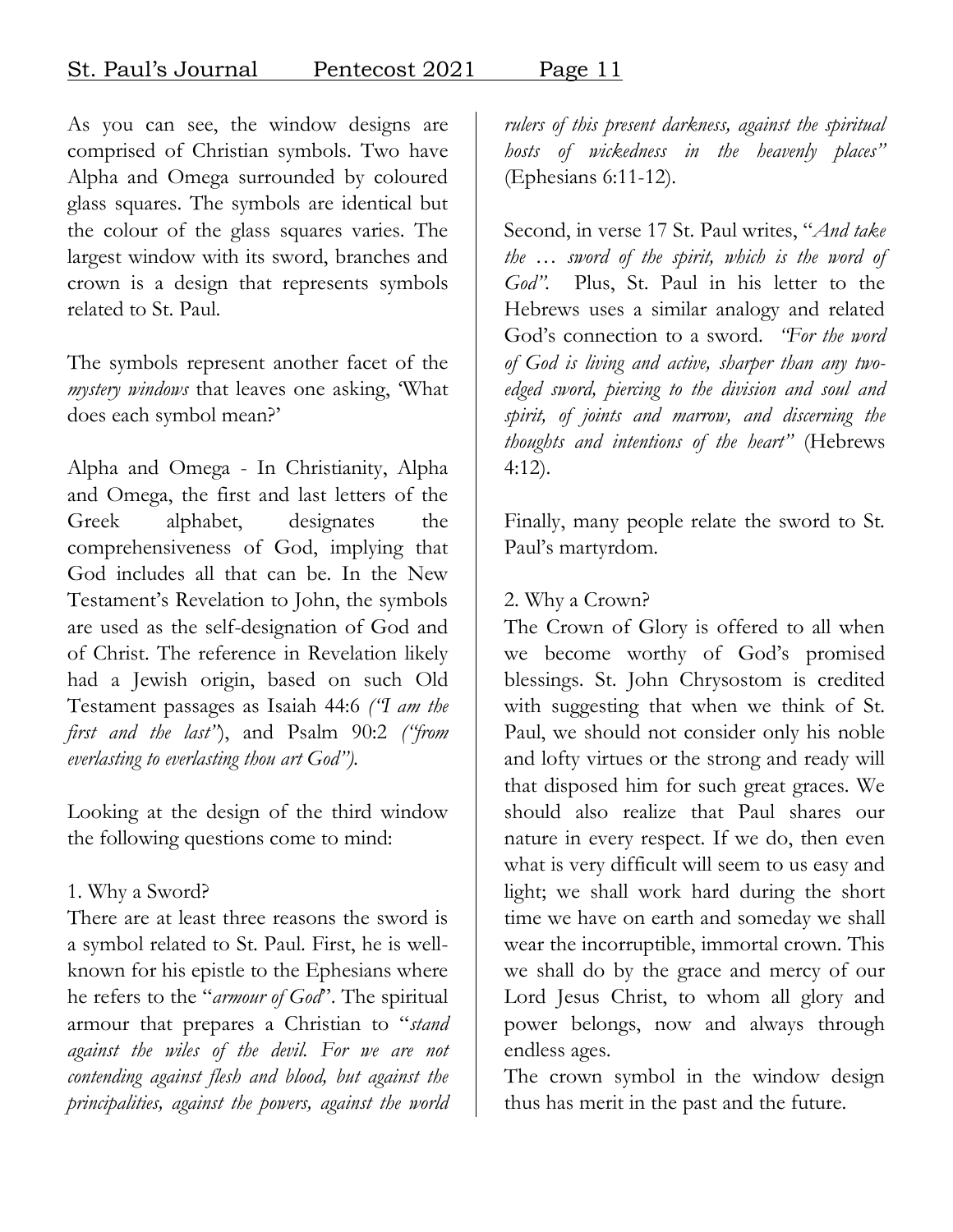St. Paul's Journal Pentecost 2021 Page 12

### 3. Why Branches?

In John 15:5 we read, "*I am the vine, ye are the branches: He that abideth in me, and I in him, the same bringeth forth much fruit: for without me ye can do nothing."* The analogy of the vine and branches is one of Jesus' more famous ones. The apostle Paul, describing the relationship between God and Jews and Gentiles, turns to the idea of grafting branches to explain what God is doing. As presented in John 15:4 …branches truly connected to the source of life will produce fruit - just as only truly born-again Christians will produce spiritual fruit. Considering Saul, the tax collector's conversion to Paul on the road to Damascus followed by his commitment to Christ, you cannot help but agree that the branches are another apt symbol to be included in a window design thought to be honouring St. Paul.

In addition to the biblical relation to the window design, the coloured glass also has historical significance. But that is a story for another day.

Several questions remain about the three windows:

•Where were the windows installed previously?

•How old are they?

•Why were they languishing in the dust in St. Paul's basement?

•How long were they there?

A bit of research into the pictures of St. Paul's Hall, which was demolished in the mid nineteen seventies, showed the mystery windows are not the same shape as the

windows in the hall. A glance at the Prince St. side of the former St. Paul's Building at 1684 Barrington St. shows the windows may have been installed there? Size and shape seem to be a match. We have the statue of St. Paul from there; maybe he brought the three windows with him?



The St. Paul's Building is an historic office building located at the corner of Barrington and Prince Streets. It was built in 1897 for Halifax entrepreneur and Churchwarden, George Wright, who named the building after nearby St. Paul's church, and brought over the statue of St. Paul from Italy, which now stands in the narthex of the Church.

Over its 107-year history, the building has housed a variety of prominent commercial tenants including the Continental and Lloyds bank branches and the Belgian, Argentinian,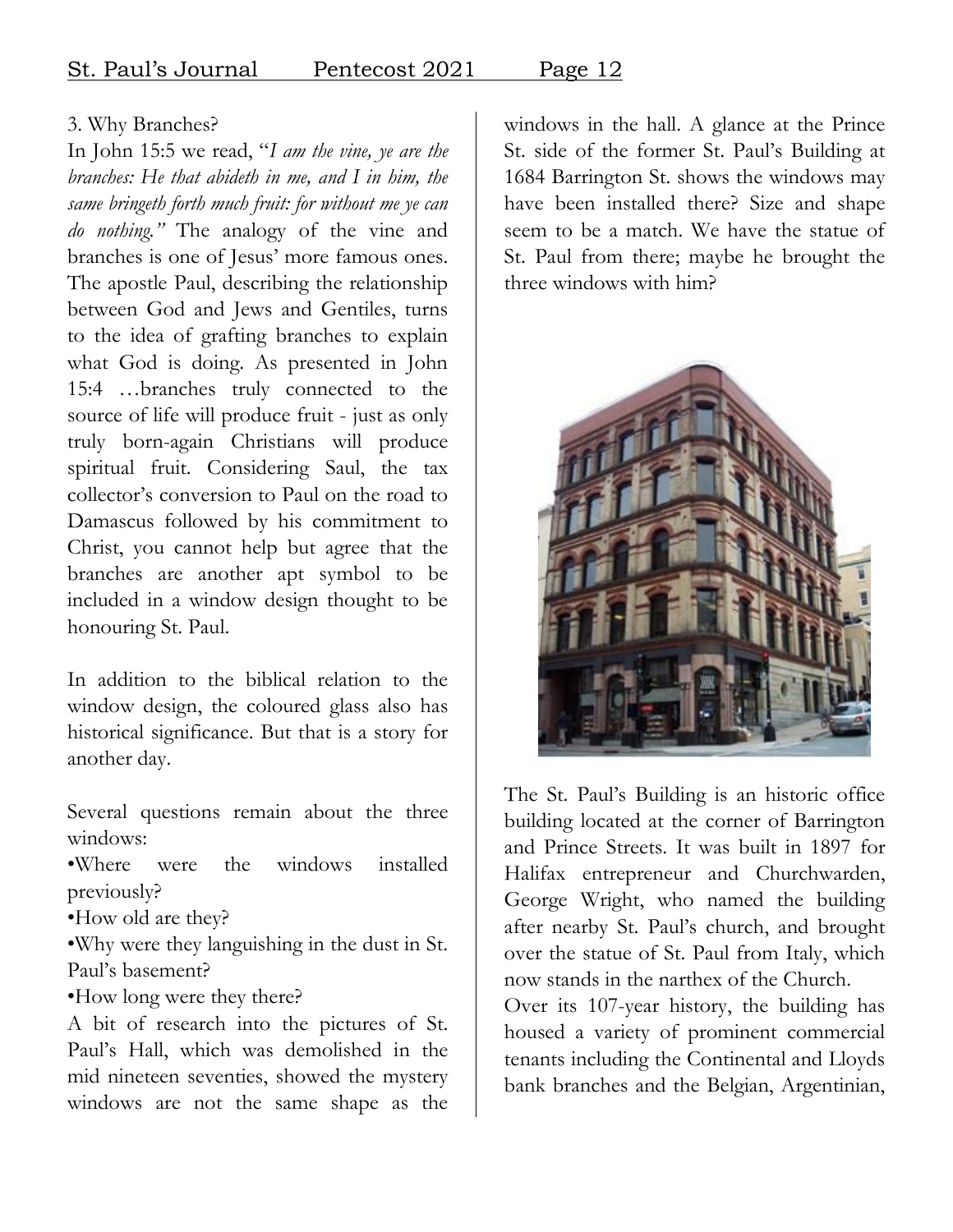Did the three windows found in the St.

Italian and Chilean consulates. For much of its recent history, the first three floors housed Halifax's largest used bookstore, J.W. Doull. Doull moved his shop to Main Street, Dartmouth, a few years ago, a chapter in the fascinating story that saw our familiar statue of St. Paul move back across the harbour to where it sat in St. Paul's during the Second World War.

Paul's basement move from 1684 Barrington Street too? If so, when? With questions still unanswered the three windows still remain "Mystery Windows".

> *Submitted by Margaret Bateman Ellison, Co-Director, St. Paul's Chancel Guild*

**"Bring the full tithe into the storehouse, so that there may be food in my house, and thus, put me to the test, says the Lord of hosts; see if I will not open the windows of heaven for you and pour down for you an overflowing blessing."**

**Malachi 3.10**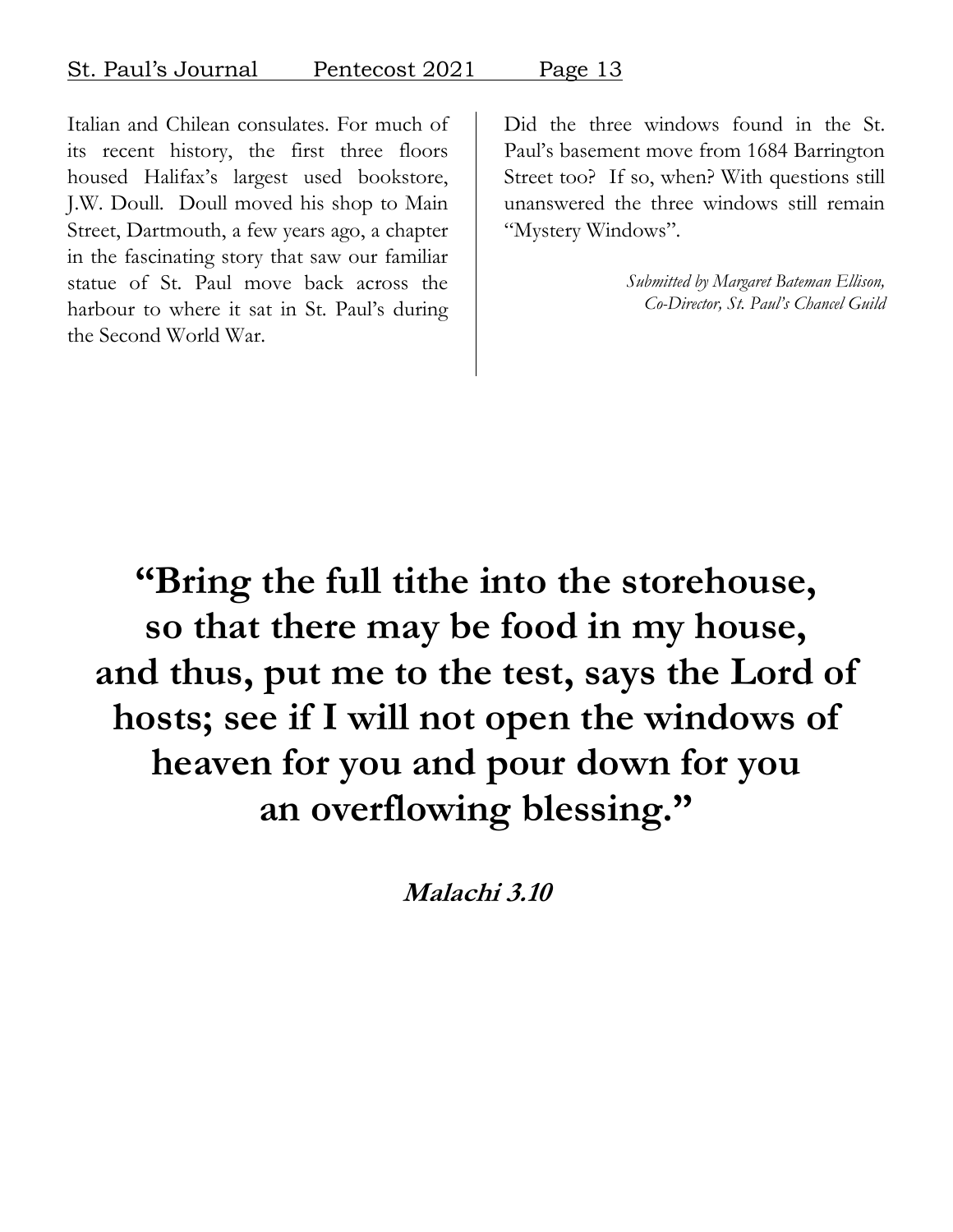## **From our 2021 Interpretive Researchers**



Hello St. Paul's! My name is Alison Kitt.

I am a student finishing my undergraduate degree at the University of King's College, in Early Modern Studies and English. I grew up outside of Ottawa and came to Halifax to study a couple of years ago. I love art history and have enjoyed seeing all the ways this church has been depicted in paintings and engravings; recently I've taken up watercolour painting as well!

It is a pleasure to be spending this summer in such a beautiful church. I'm still startled each day when I hear the noon day canon go off. But if you're outside at that time, there is often a flock of birds scared out of their wits as well so … at least I'm not alone!

Cheers, *Alison*

Hi everyone, my name is Aidan!

I am so pleased to have had the opportunity this summer to work at St. Paul's. I have worked at a number of different historical sites as an interpreter over the years, but I can definitively say that St. Paul's is the oldest. Though the current global pandemic has prevented both Alison and I from taking up our posts as guides, we have been spending rewarding time with the church's archives. I can't wait to share the fruits of our labour!

I am currently entering the final year of my Masters, studying Classics at Dalhousie University. Though my major academic interests lie in ancient Platonic and Neoplatonic philosophy, I have been enjoying the time I have been given this summer to connect with the local history of this church and of Halifax more broadly. I have to thank the community here for giving such a warm welcome and for supporting our work.

*Aidan Ingalls*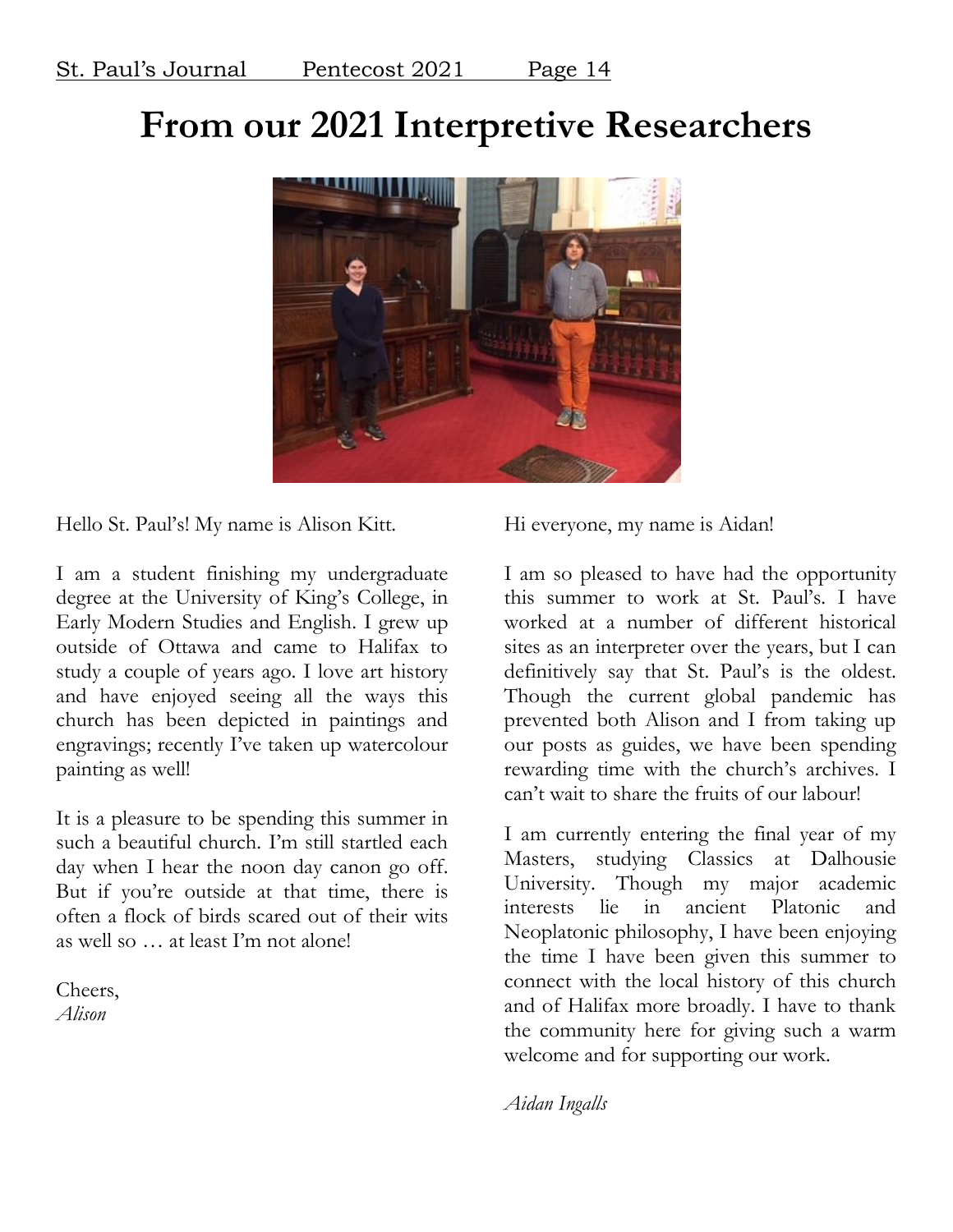### **Matins with St. Paul's: A Blessing in Difficult Times**

Recently a fellow parishioner asked: 1. How does one participate in Matins? 2. What is Matins exactly? Maybe others are asking the same questions, so a brief overview seemed appropriate.

Before COVID-19 Matins, or Morning Prayer, was held at St. Paul's at 9 o'clock on Fridays. Since COVID-19 has dominated life, Matins has been held online daily at 9am via Zoom (except Sundays). It's a blessing to be sure, as one is able to join others without a mask or needing to be six feet apart. When restrictions became less strict between lockdowns, the Rector invited people to join him in the Chancel at St. Paul's as well as online. Thus, a hybrid form of Matins evolved especially on Fridays. Often coffee and a chat would follow - of course those in the church always keeping masked and socially distanced.



To participate via Zoom, a person just has to contact the Office and ask to be added to the e-list. Every day, there is

an emailed invitation to join Zoom Matins to everyone on that list.



Each person decides how often they want to participate. Some people join daily, others once in a while.

Just like participating in the service of Morning Prayer using the *Book of Common Prayer,* prayers and readings are determined for each day. Participants may be asked to lead the responses, read a lesson, or say a prayer. The Creed and the Lord's Prayer are said aloud in unison – not unlike what one imagines the babble sounded like at Pentecost. After each session there is usually time to discuss readings and/or chat with others online or in the Chancel at St. Paul's.

Over the past months, embracing Matins as a discipline has been informative, developmental, and provided much needed social contact. Frequency of Matins may vary in the future, but Matins has proven to be a blessing in difficult times and will continue to be if one participates.

#### If 9 o'clock is not a convenient time, Google **Canterbury Cathedral Morning Prayer Today** anytime of day:

https://www.youtube.com/watch?v=vpQirOafCtw

You will be able to join the Dean of the Cathedral in one of many settings. Several St. Paul's parishioners have found this a meaningful YouTube feature, albeit not an interactive Matins.

> *Submitted by Margaret Bateman Ellison, Co-Director, St. Paul's Chancel Guild*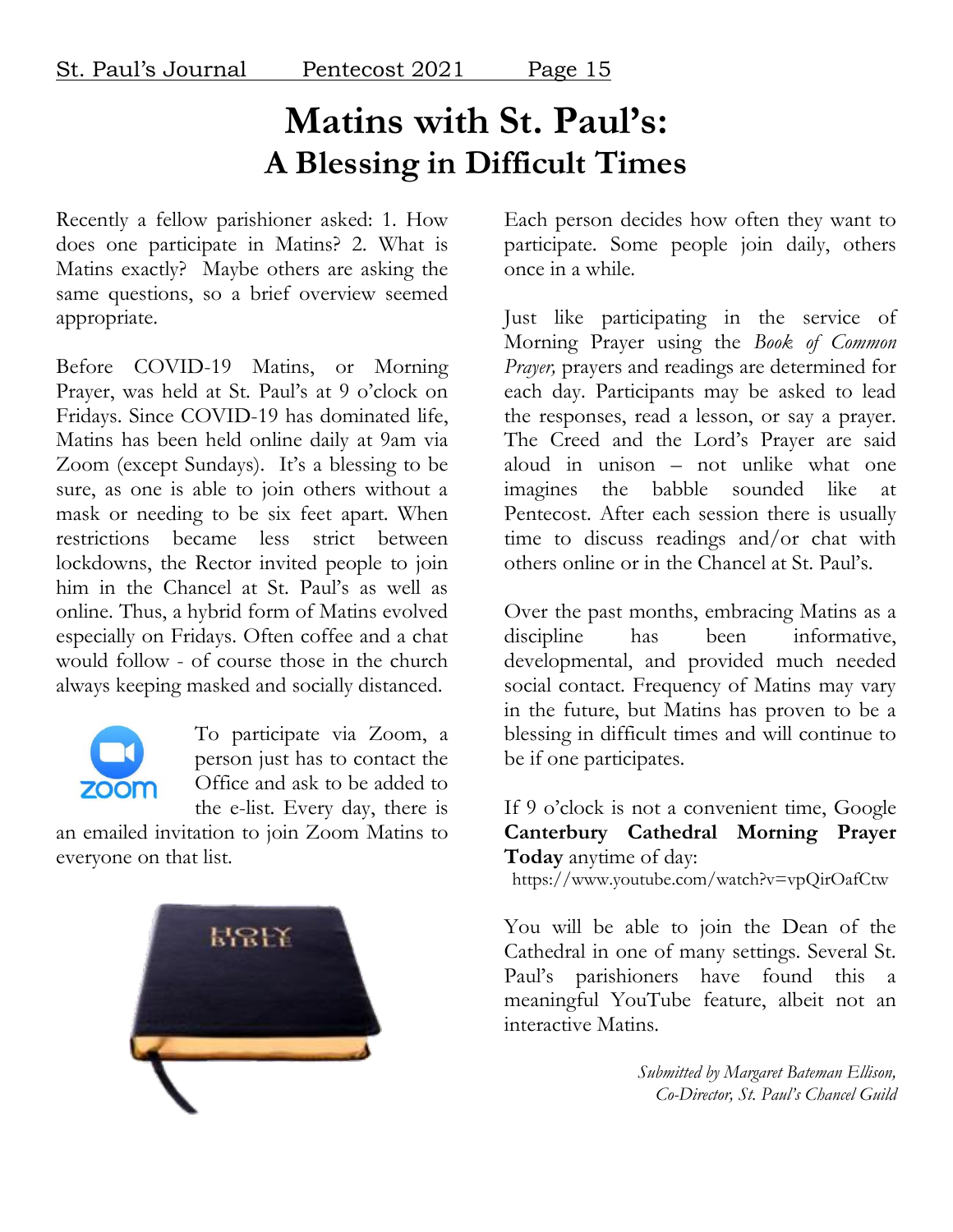## **Update From Our Music Director**

Whether it's Kerouac, Bryson, or "Into the Wild" – the annals of film and literary history are full of life-altering, coming-of-age journeys where criss-crossing America seems a crucial plot point.

I'm sad to report that my American odyssey hasn't been quite so epic - though when I tell people I'm following a former CIA agent on a coast-to-coast quest – I'm well-aware of how it sounds!

The truth is that for the last 9 weeks I've been producing a series for Discovery Science called "Black Files: Declassified". It's a science and tech show where our host explores formerly classified government programs to reveal how the technology that came from those programs has changed the world … for better or worse.

Again - if you are picturing me walking down dusty roads pondering the "bigger picture" – I implore you to replace that with images of me on my laptop in a cramped SUV choosing between a Hilton Garden Inn and a Best Western (with the crew yelling at me to find one with a free breakfast and a bar). You'll be much closer to the truth …!

And - despite me throwing cold water on the idea of this journey being epic, I cannot deny that it's been long. In the nine weeks we've been on the road, we have filmed in California, Arizona, Florida, Tennessee, Massachusetts, Rhode Island, New York, Pennsylvania, Maryland, DC, Virginia,

Nevada, Utah, Washington State, Oregon and now Alaska. Next week we head back to California for a few weeks of filming before returning home.

It hasn't just been a long trip either – it's been a truly fascinating time to visit this wonderful country. After talking to as many people as I have, it's clear many believe the country itself is at a crossroads – on a search of their own in a unique time. As a visitor, I find it fascinating to have the opportunity to listen to these perspectives. From the friendly folks in the Southwest, to the wackiness of Florida, to the almost-feels-like-home nature of New England, to July 4th fireworks in DC - there's so much to be said about this great land.

So … that's all fine and well … but I know the real question we're wondering is … did I go to church? The answer? Overwhelmingly … sometimes.

Visiting churches has actually been one of the true joys on this journey. Because what many don't know is that music directors rarely get to see what the rest of the church world is doing, on Sunday mornings at least. And on this trip, I've seen the full spectrum…

It began in Boston, where I attended the Church of the Advent - just around the corner from the famous "Cheers" bar exterior. And I have to say - this religious institution is the Episcopal match to the NBC comedy classic. Organ, chant, smells, bells, acoustics and architecture – it had it all.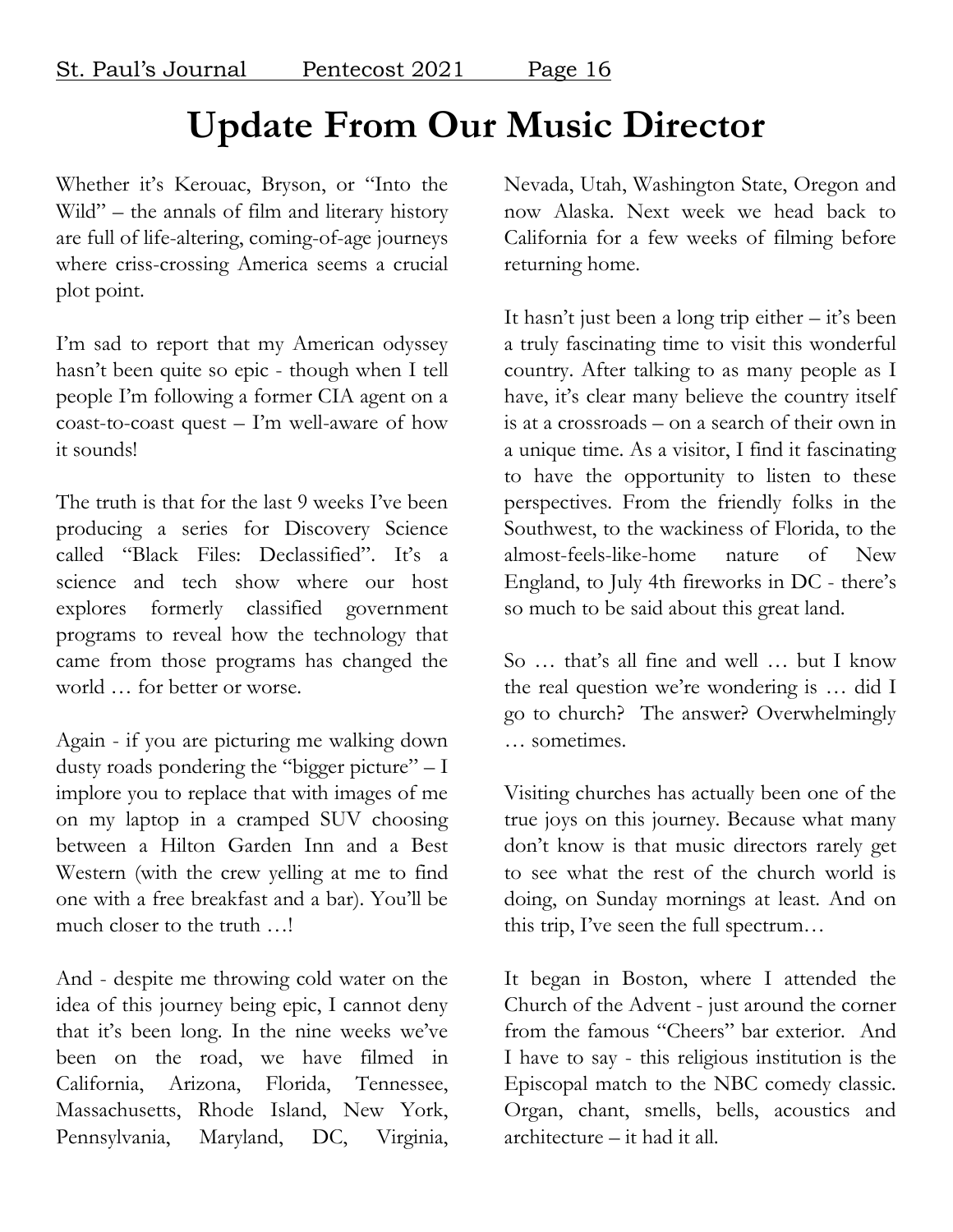A nice walk in the Boston Common afterward marked the beginning of a great day.

Then, I went to Utah … and here I learned religion is as integral to the local culture as a seersucker suit is to upscale New England.

A Saturday night web search in the Beehive State revealed about 2 dozen churches in the town of 5,000 that I was staying in. Eventually I realized they were 99% LDS assemblies. And while I wasn't adverse to trying something completely new - I wasn't sure on the protocol of just "showing up".

I found my answer in the adjacent town - Hurricane, Utah, at Mountain Bible Church. Here, a very capable music team prepared the way for a young minister who gave a wellresearched, well executed sermon that took up most of the morning. The church was bright, friendly, welcoming and well balanced for the good mix of locals, retirees and visitors in attendance. It was a great service that I think you could find just about anywhere.

Then, a week later, still in Utah – I found myself in the remote town of Roosevelt. Here, I was fortunate to attend St. Elizabeth's Episcopal Church and it was unlike anything I had experienced.

The church incorporates both the (American) Book of Common Prayer with native Ute symbols and spirituality - with the altar shaped like a ceremonial drum and the stained-glass window behind adorned with an image of a Shepherd bearing Apahgteeket WH-see-ev (prayer feathers).

A very powerful moment came when the priest burnt sweetgrass over the altar to

remember a recently deceased congregation member. As it burned, those in attendance spontaneously reached out their hands and repeatedly drew the smell toward them.



Now, I'm in Alaska - and just yesterday I attended All Saints, Anchorage. The parish priest there spent some time working in Canada - and has connections in Nova Scotia, so the whole experience felt strangely familiar. And a reminder that this journey is nearly done.



I look forward to seeing you all soon. *Andrew Killawee Music Director*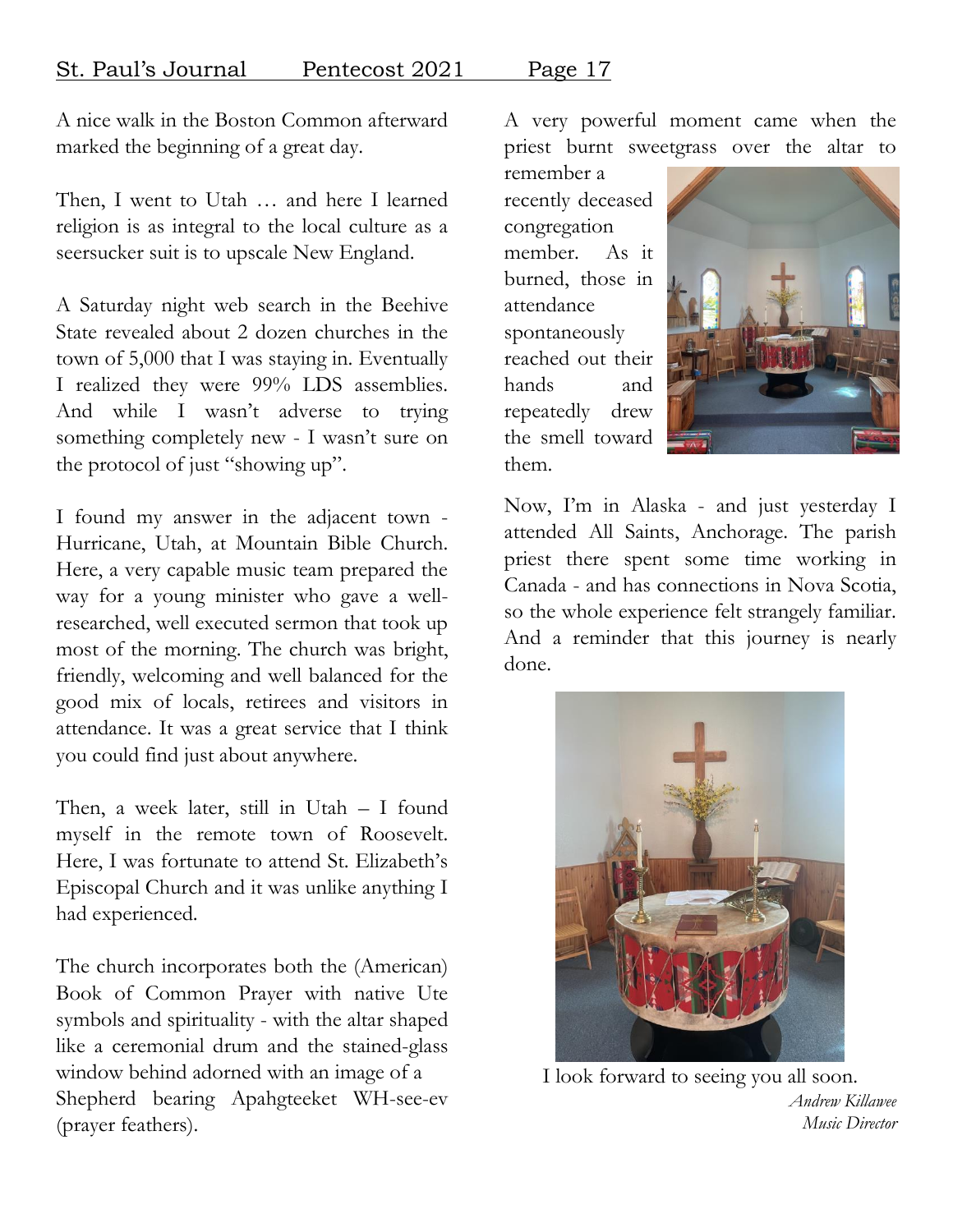### **"Until We Have Faces" Emotional Integrity**

In 1956 C.S. Lewis published his final novel, written in dialogue with his wife Joy Davidson, entitled *Till We Have Faces.* Arguably of all his writings, this is one of the most difficult to read, to comprehend, to derive meaning from and is perhaps one of the deepest. It is also a book that helps the reader of Lewis's works realize his versatility in writing successfully within various genres. It is a must read, but alas some of us have had to read it more than once or seek guidance in order to glean the ultimate message found in the novel. Lewis was a brilliant and gifted writer.

According to author Bella Pittman, in the *Till We Have Faces* Background, "It is the retelling of the story of Cupid and Psyche. (According to Pittman) Lewis developed the idea for this novel after reading 'The Golden Ass' by Apuleius. The story of Cupid and Psyche is told in a chapter of The Golden Ass and Lewis believed that some of the main character's actions were illogical and problematic. As a result, he developed his main character in *Till We Have Faces* as a fully developed narrator: Orual. She is the older sister to Psyche and is a highly emotional character that draws the reader in by making the audience empathize with her and listen to her reasonings behind her actions. Orual and Psyche live as princesses in the fictional kingdom of Glome, a city-state with occasional interactions with a more civilized Hellenistic Greece.

Orual writes the first part of the book as an accusation against the gods. In the second part of the book, she has a change of heart and mind and adds on to what was the end of the first book. Her reasoning for this is that she is too old and too ill to rewrite the first book in its truth, so she choses instead to add on to it by creating a new, humbling ending. In the second part, Orual states that she was wrong and that the gods are always lovingly present in people's lives, and that the hurt she felt in her younger years was due to her own "failure, bitterness, and shortcomings."

The basic summary of the book is that the gods cannot "meet with us 'till we have faces" (294). The face becomes the metaphor for self awareness, both positive and negative, for vulnerability and the why of what we do. The implication being, if self awareness, honesty and vulnerability are employed, internal changes can be discovered in one's life. Hence, once we are able to look deep inside of ourselves, with the expression of that discovery, we are able to move successfully outward. Emotional integrity has arisen.

Currently, we are confined to a world of mask-wearing where faces are for the most part anonymous. This might satisfy some. Masks are important given our current pandemic conditions. However, gone (with the mask) is the typical facial body language of the scowl, smile, frown, excitement, curiosity,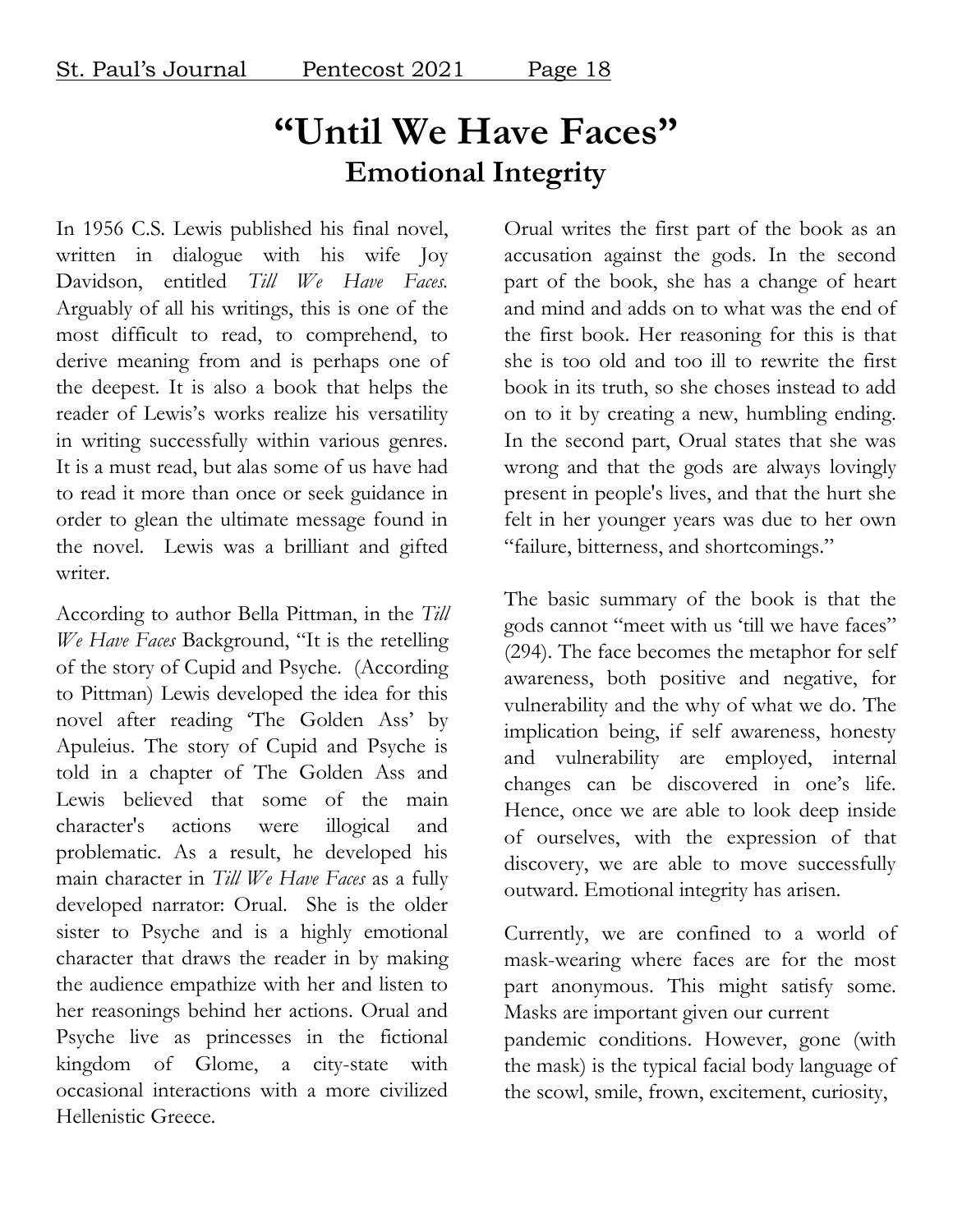… the look of happiness or despair. The need to shave. We can roll our eyes, shake our heads, make audible sounds that may or may not be displeasing. With the mask we are confined to the less than three-dimensional communication.

The face says something important when it comes to communication. However, some may currently enjoy the hiddenness of their face as they move about in public. Others are crying for the face-to-face communication. Without the mask we learn to trust, to view and know another's mood or sense of feeling, sadness, despair, disgust, joy. It is here where communication is more open, honest, empathic and vulnerable.

Having said all this however, how many might continue to wear a physical mask even after Covid is over? It may have become a perfect way to hide, to be alone, to withdraw, to seek protection from harmful air born toxins. But, are our faces not a mask anyway?

There is no doubt that rich relationship connectivity with faces, sans a mask is the result. And I am not speaking about the current pandemic mask. The face reveals a great deal. Each of us generally knows what lies behind our own faces, our own invisible outward mask. The face can be but a thin veneer hiding a great deal of emotionality, feelings and the true self. Our face can mask (pardon the pun) a host of issues. Just because we see someone without a pandemic mask, it does not mean we see the person. We see what they are willing for us to see, able to project. Many hurtful, painful, sad, traumatic

emotions can be hiding behind a face with some degree of success. The face becomes a mask for emotional safety.

The mask has heightened the inability to show the face and to be less vulnerable. One can be vulnerable at some point behind a mask with words, but the face and the words coming together allow true and honest vulnerability to be exposed.

Social media has allowed for all types of bad behaviour, because people are hidden by that same media. Just read the comments after a news story. One could argue that the way that people speak to each other through social media, is not an example of true vulnerability. It takes little risk to be rude on Facebook! But try butting in line at your favorite coffee shop.

In her best-selling book, 'Daring Greatly', American Author and Researcher Brené Brown describes vulnerability as "uncertainty, risk and emotional exposure." This underscores an unstable feeling which many experience when they move out of their comfort zone or when they do something that creates a loss of personal control. "Will you marry me" is such an example.

Context is crucial in being vulnerable. Vulnerability could be defined as "an expression of one's inner world into the outer world, carefully and in context." To be sure, we do need to set boundaries as to when and to whom we choose to be open. Clients will often and even within five minutes open up and be vulnerable. Clients going to a therapist expose themselves openly and honestly.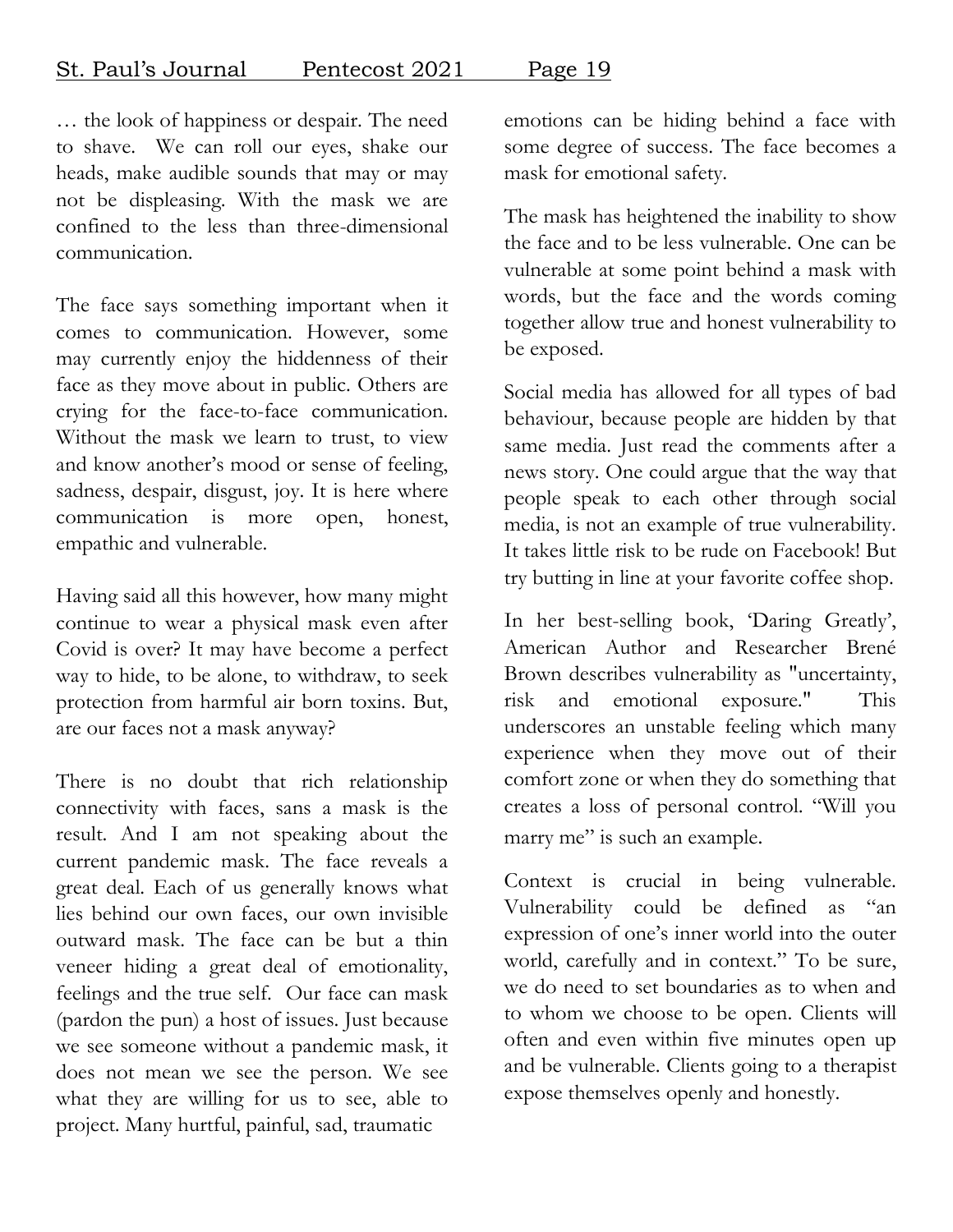### St. Paul's Journal Pentecost 2021 Page 20

They have been waiting to do it for years in fact. And they leave feeling like a huge emotional anvil has been lifted off their chest. Things are expressed that have never been said outwardly before. They do so because they know they will never see this confessor in society, other than in the sessional context. They know too that they can be free to speak, to share deep hurts, emotional pain, long held secrets, because they will not be exposed or judged. That is why 'Talk Therapy' is so valuable a tool leading towards emotional health.

Vulnerability, the risk of sharing what lies behind the face, the soul, takes courage and great trust. It is both an inner and outer exercise. The inner exercise has to do with the ability the strength the courage to admit to oneself a deep feeling, a pain from a wounded place, a former denial unearthed. This is true honesty. When we are truly honest with ourselves, an inner mask comes off, a freedom emerges to do so in the outer world. Then we are in the process of being known, a life process.

C.S. Lewis's book "Till We Have Faces" reminds us of the importance of an inner world that resembles the outer world and vice versa. When both (the inner and the outer) are connected and expressed equally and carefully in context in life, we have found our face and our emotional integrity.

Jesus, as the only true human who ever lived, exerted an inner world that was in concord with his outer. He expressed his two worlds simultaneously and daily to his closest

confidantes and especially to God his Heavenly Father. When those who knew Jesus interacted with him, they saw someone whose inner and outer world was in agreement. This can become for us Jesus Christ's followers, a model of strength as opposed to one of weakness.

However, it must be accomplished carefully and in context, with trusted people. The emotional reward is incalculable. An unveiling has been achieved. An identity has been exposed. A mask has come off. A face revealed. Someone is known at a deeper level. We are then best equipped to be a better friend, loved one, colleague, neighbour.



We begin first with God in Christ who knows everything about us and by our revealing our inner self to him. This enables our growing trust in him. He has revealed his face to us. Let's begin too with asking Jesus to help us take our

masks off, even with the risk of vulnerability and of being known.

*Bryan Hagerman, Outreach Counsellor*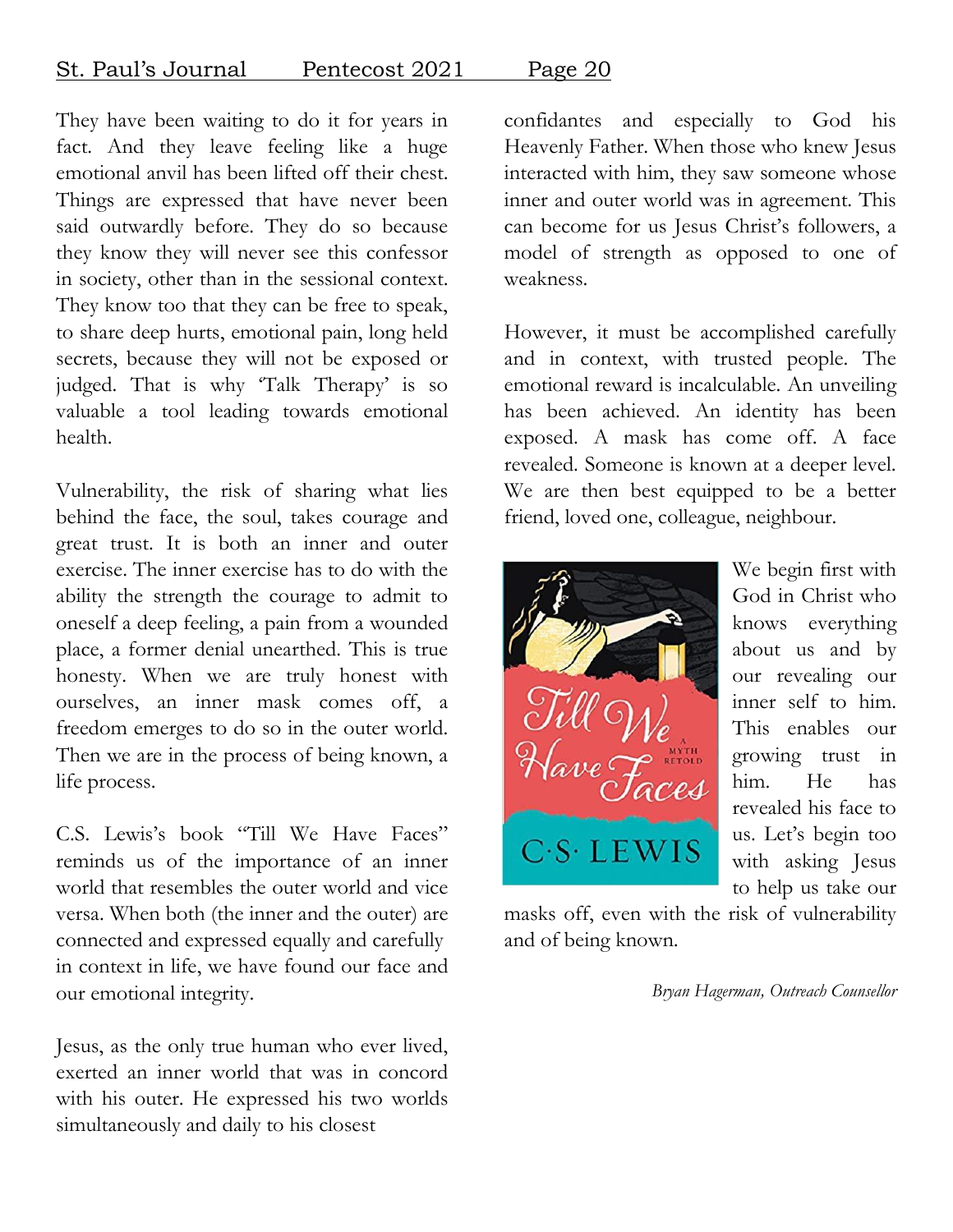### **Vesper Flights by Helen MacDonald A book review by Nancy Blair**

I have not read a book like Vesper Flights before. For those of you who are readers of *The Guardian*, I suggest that you read its book review by googling 'Guardian' and 'Vesper Flights' which will help you understand the rareness of this book.

In *Vesper Flights*, Helen MacDonald presents a series of vignettes. She starts by sharing memories of her childhood and some of her personality as a naturalist. At times, it feels like stepping into an old British children's book. The magical, dream-like feeling that I felt when reading these books, surfaces in many of her stories. But she does not end there; that is only the beginning.

She moves from the magical to profoundly cutting and painful statements about the world today and how humans are living in and affecting the world. In Chapter 2, "Nothing Like a Pig", Helen MacDonald writes about boars, one of the semi-legendary beasts "charging straight out of medieval literature", and books such as Sir Gawain and the Green Knight and Malory's Le Morte d'Arthur.

While we are, for a moment, entranced by this image of literary medieval England, Helen MacDonald gets to her point. "When Animals before so rare, become that their impact on humans is negligible, their ability to generate new meanings lessens … it is then that they come to stand for another human notion: our moral failings in relation with the natural world. The world has lost half of its wildlife in my own life." p.13

This book is about human relationships with animal consciousness. It helps us to see and feel just how deep we are connected and it helps us to see that "Climate change, habitat loss, pollution, pesticides and persecution have meant that the vertebrate species are dying out over a hundred times as fast as they would in a world without humans". (p.13).

Given the seriousness and sadness that is a foundation of the book, it is curious how each chapter is delightful and leaves one wanting more and more stories. Helen MacDonald helps us to remember how the world used to be and how it had changed, and how wonderful nature is, and how much we need it.

Helen Macdonald's life is very privileged and some of her experiences as a naturalist are ones that most of us will not have. One such example is her friendship with Nathalie Cabrol, who was the 2016 lead of the SETI Institute team on a biosignature-detection expedition in Peru. MacDonald joined in that mission into areas which resembled Mars at the beginning of the transition it underwent three and a half billion years ago.

From this heady and unusual experience of field work into Peru, she moves into a chapter on Swan Tupping on the Thames River. She explains how this is done to keep track of and protect the swans, the ownership of which goes back to the 12th century. As she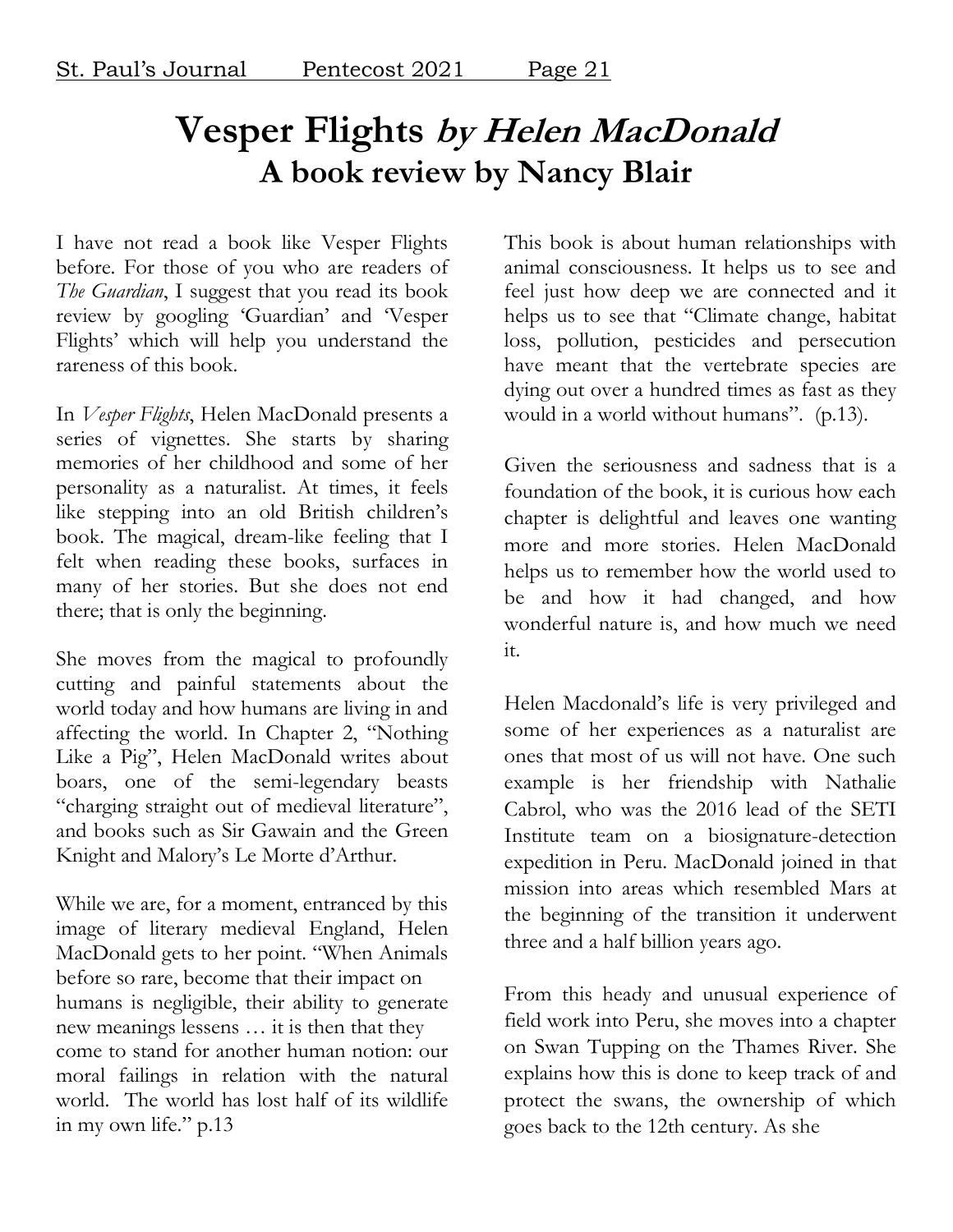explains, the ancient tradition of Swan Tupping (www.royalswan.co.uk) is now how swans are being conserved and protected.



One cannot help being entranced by Helen MacDonald's description of the event, the history, the location. She writes about how

she got "lost inside the English dreamscape". This location is where books like *The Wind of the Willows* was written and authors such as Enid Blyton and Edgar Wallace lived.

All in all, I have not read a book like this before but I know that I will read it again and again and I also have a copy of Helen MacDonald's book *H is for Hawk* to read. I look forward to reading more of Helen MacDonald's writings, stepping from everyday life and entering in to the real world of Helen MacDonald - a world of magic, mystery, sadness, pain and hope.

> *Submitted by Nancy Blair Diocesan Environmental Network Liaison*

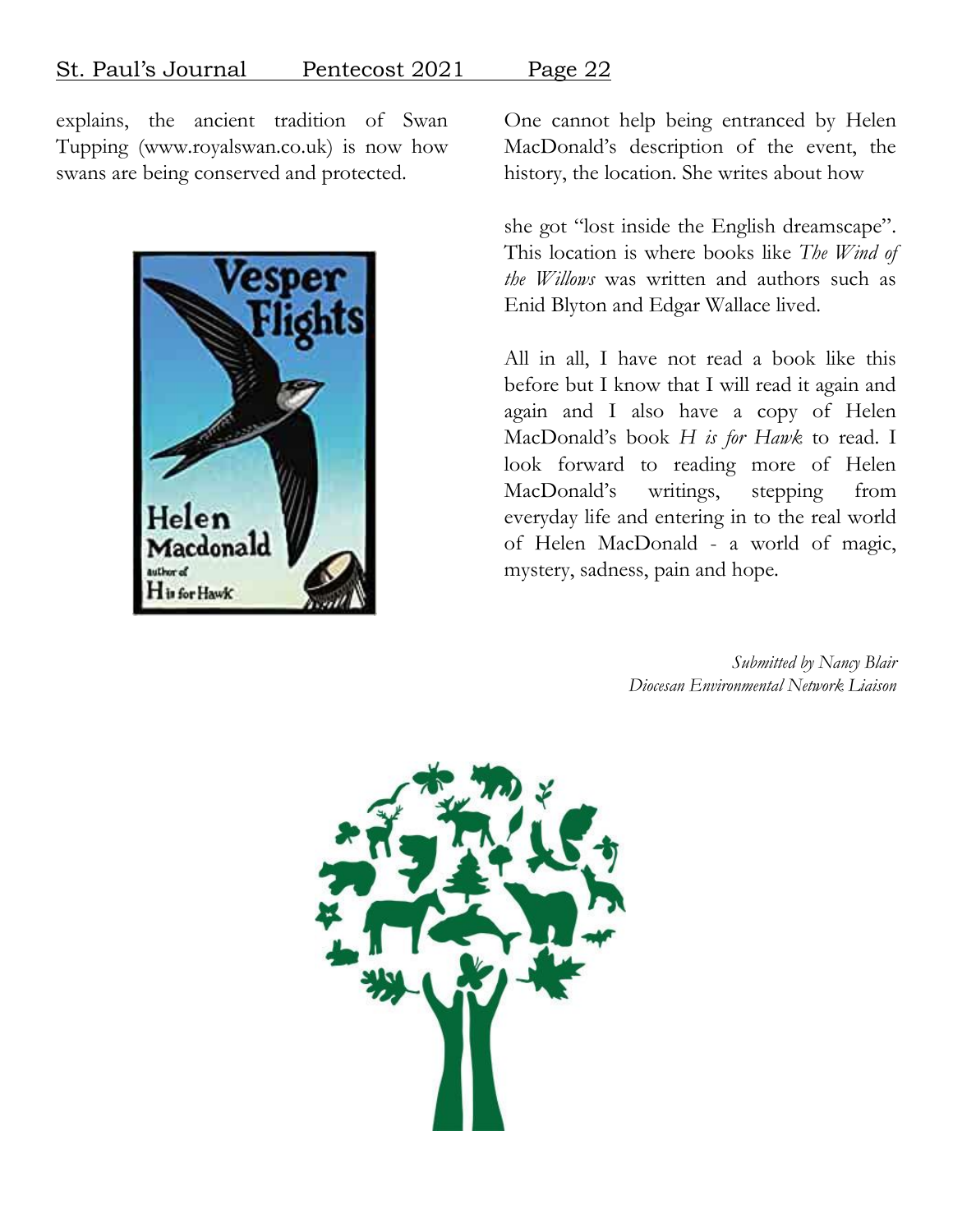### **Women's Bible Study Group at St. Paul's**

What a journey we have had following COVID Protocols the past 15 months! In spite of them, we managed to continue Bible study as a group of 10-12 members. Thursday mornings found us connecting each week either in person at Isobel MacPherson's apartment and/or via ZOOM. Study, discussion and prayer were included in our two-hour sessions; friendships evolved in spite of COVID restraints. Each session was a blessing!

In addition to Thursday Bible study sessions, members took on providing support for residents at Holly House. This is an outreach project initiated by the women in the Bible study group and was sanctioned by St. Paul's as an outreach ministry of the whole parish in 2020. Members take turns providing a meal for residents each month. Plus, after obtaining a grant from the Diocese, a bin of essentials is given to each Holly House resident when she moves on to next stage housing. Recently, we were also able to provide painting supplies for a refresh at Holly House (1 Tulip St., Dartmouth). Holly House is a combination of Elizabeth Fry's offices and eight single occupancy rooms for women plus a shared kitchen and common room.)

Between February and June, 2020, we followed the study guide that Alan Sears developed for *Parables: Scandalous Stories of a Saving Grace*, a book authored by Bill Hockin, former Bishop of Fredericton and Honourary assistant at Christ Church (Parish Church) in

Fredericton, NB. We were introduced to the "scandal" of God's graciousness, his love and forgiveness in Bible stories, as Hockin suggests, that turn the tables on human pretensions and illuminate our lack of generosity, humility and compassion.

After the summer 2020 break, Adriel Driver led us through the Anglican Alliance Bible Studies entitled *Do Not Be Afraid*. This proved a great resource to contemplate the impact of COVID from both an individual and a community perspective.

In January, Mary Dempster directed us to an online curriculum developed by CRU and led us through Philippians. (The CRU organization developed from 'Campus Crusade' in the 1950's to a global organization today that offers spiritual guidance, resources and programs.)

The months before Easter we were asked by the Rector to take on developing meditations for the seven words Jesus said from the cross. After working as a group for several weeks, seven of us presented the meditations during the Good Friday service at St. Paul's. The experience of working as a group, having lively discussions and preparing to present was a blessing even before participating in the Good Friday service!

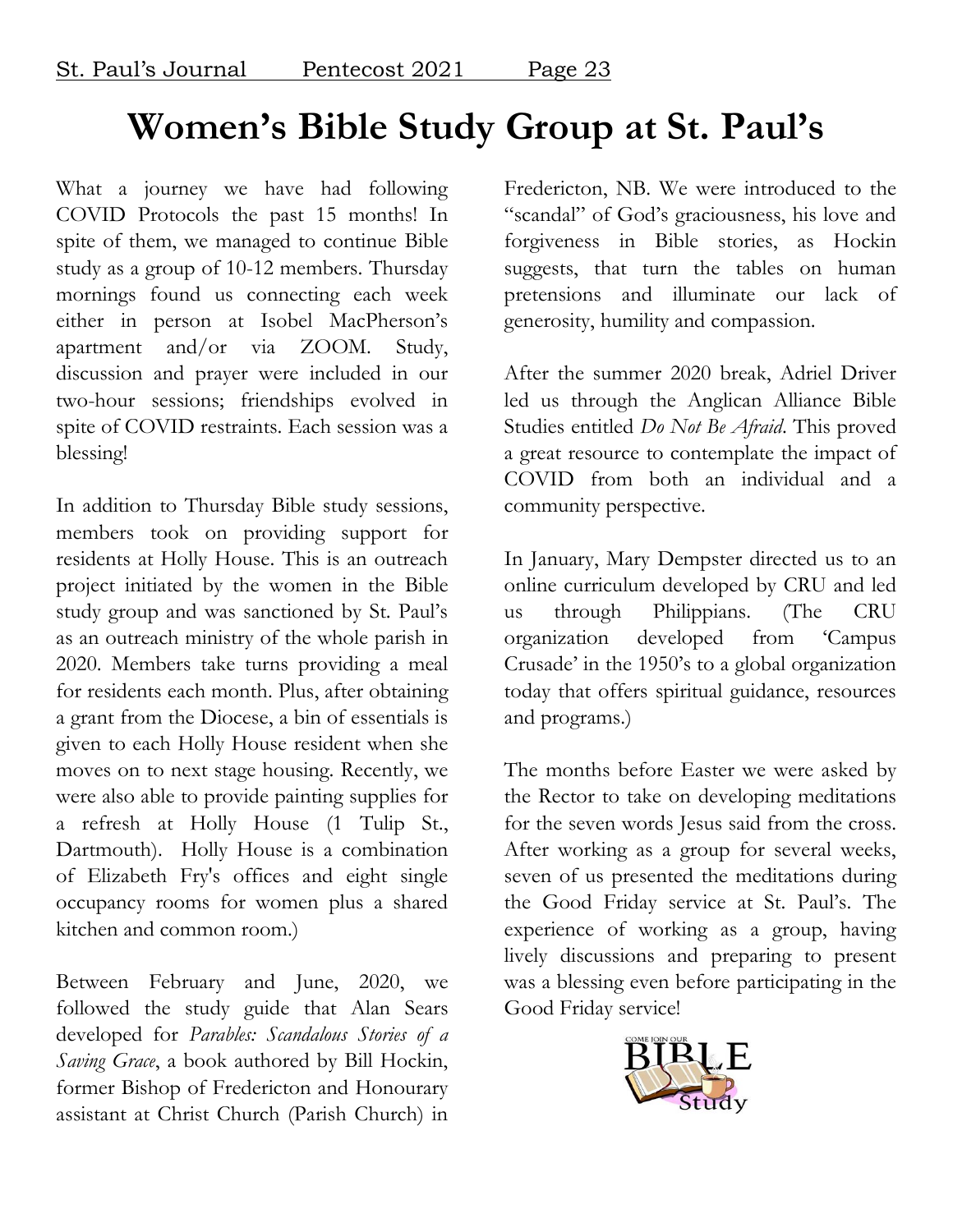### St. Paul's Journal Pentecost 2021 Page 24

Having gained insight into *The Letter of Paul to the Philippians* we were motivated to pursue learning more about Paul's letter writing. So, after Easter we ended the season, which finished mid- June, by studying *The First Letter of Paul to the Thessalonians,* the oldest book in the New Testament.

Upon reflection, there were many individual as well as group blessings, over the past 15 months as we gathered face-to-face, virtually or in hybrid format to study 'the Word'.

Our thoughts follow in alphabetical order:

*Adriel Driver*: What is perhaps most meaningful to me about the Women's Bible Study over the last 15 months is its flexibility in an ever-changing time. For much of 2020, we attended in rotation, so that everyone had a chance to be in-person a few times each month. We offered hybrid meetings, with the help of Zoom. In Advent and again this Spring we were all online. We recently met outside. We've worn our masks. We've adjusted our numbers. We've done what it takes. It's not the flexibility itself that impresses me, really, but what all our adjustments signify: meeting together is a priority. It is not something we can give up. Fellowship, discussion of Scripture, and communal prayer are vital for our life in Christ. We give thanks to God for these gifts, especially during this past year.

*Jackie Foot*: The Women's Bible Study Group has been, despite the isolation, an opportunity for enlightenment and fellowship to pierce the Covid gloom.

*Joanie Kalix*: It has been a privilege to be a part of such a diverse group of women. We represent many different ages, backgrounds, and life experiences. We laugh together, learn from each other and most importantly hold each other and those we hold dear in prayer.

*Isobel MacPherson*: I have always wanted to be part of a women's bible study group at St Paul's. A few years ago, Joanie, Adriel, and Kate initiated the beginning of a wonderful group of women coming together at my home. There has been one blessing after another ever since: acquaintances have turned into friendships; physical disconnection has developed into online reconnections; Bible study has developed into bible knowledge; new ideas have led to new actions (i.e., Holly House); prayers have resulted in miracles and spiritual growth has burst through the isolation of Covid.

*Kate Romanowsky*: Being able to continue meeting with the Women's Bible Study this past year despite the year's ups and downs was very meaningful for me. At a time of uncertainty, it was life-giving to meet with this group in which we could encourage each other and pray for each other's needs. A highlight of the year for me were the sessions we had leading up to the Good Friday service. God's intended plan for my Lenten journey was not what I thought I had needed or in fact "planned." The entire experience of studying Jesus's last words from the cross prepared my heart and spirit for Easter in a way that both surprised and stretched me. My faith life is ever buoyed and strengthened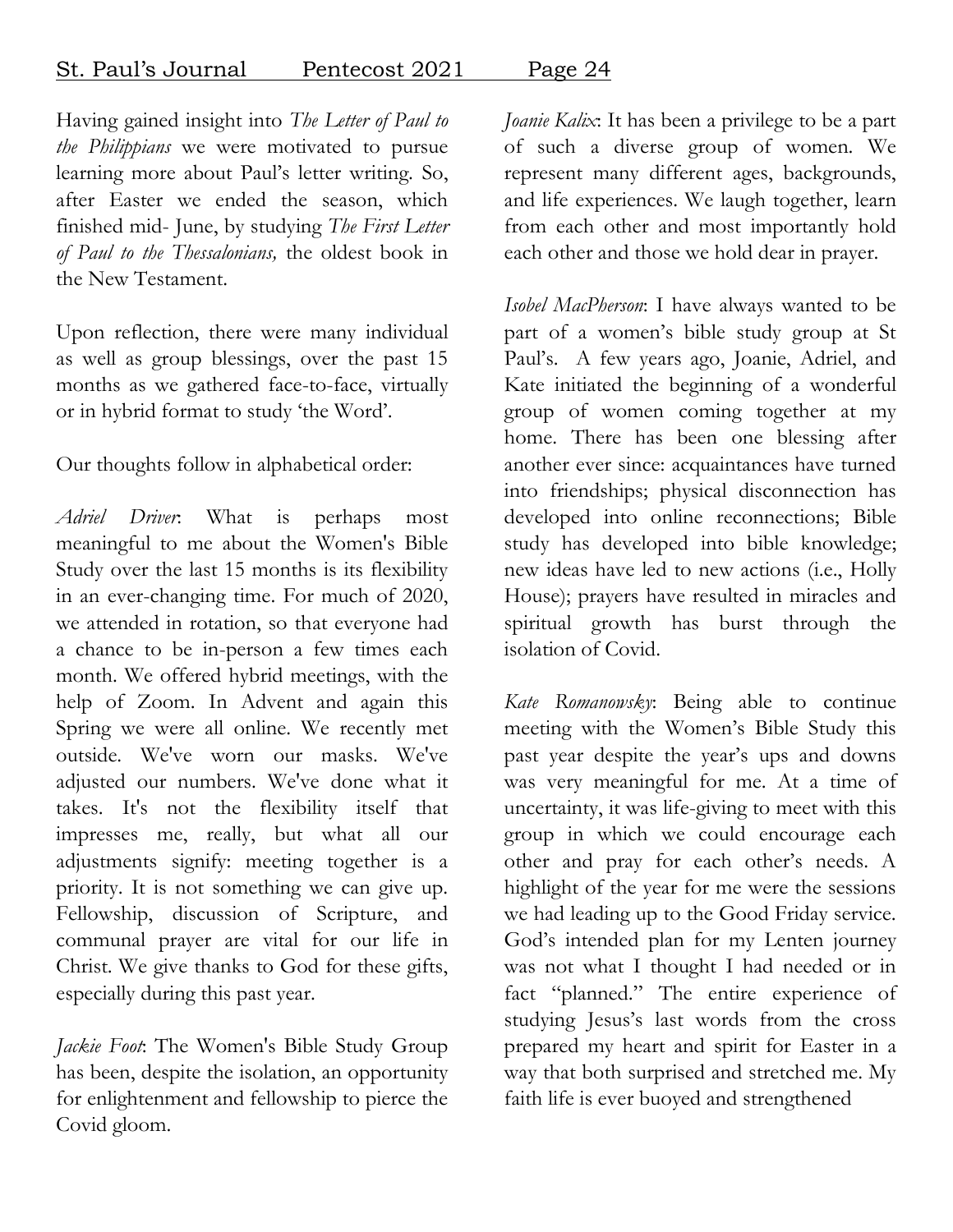through these friendships at Bible Study and I continue to give thanks for it in my life.

*Lee Cameron Surrette*: Bible Study provided a Christian fellowship I had longed for, a scholarly mentorship and wonderful new friendships with all the women involved.

*Margaret Bateman Ellison*: It was a blessing to connect with this special group of Christian women and to be challenged to better understand scripture. It provided structure and release during COVID 19 lockdowns. If we had been able to be in Arizona this year I would have missed out.

*Mary Dempster*: I love how we learn from each other by sharing our individual perspectives. I have discovered new meaning in Scriptures that I've heard and read many times before.

*Nora-gene Goodwin*: Being a part of this Bible Study Group has truly been a blessing for me. We have wonderful discussions and I have learned so much. Frequently I find myself thinking that thoughts offered during our conversations have given me a different perspective, or something I had not considered. The time spent during Lent preparing the Meditations and the Seder lunch were certainly highlights for me. Most importantly though, especially during this time of COVID, has been the connections and friendships. It has really been such a pleasure to be a part of this group of diverse women, together seeking to study God's word.

*Sybil Bryant:* Bible study engages our mind so we can understand God's precepts; our memories so we can recall God's love to us; our hearts so we can genuinely share with each other and it helps us think and act Christ-like. Once engaged in studying, I feel supported by God's promise of his indwelling spirit in us to guide us. I love sharing the St. Paul's bible study on Thursday mornings.

The Women's Bible Study Group will resume meeting in September, hopefully in-person, and we will continue studying the development of Christianity presented in the New Testament. Anyone interested in joining in should contact:

Mary Dempster, dempstermary@gmail.com 902-499-9991 OR Margaret Bateman Ellison, briarwoodbob@aol.com, 902-402-9129

*Submitted by: St. Paul's Women's Bible Study Group*

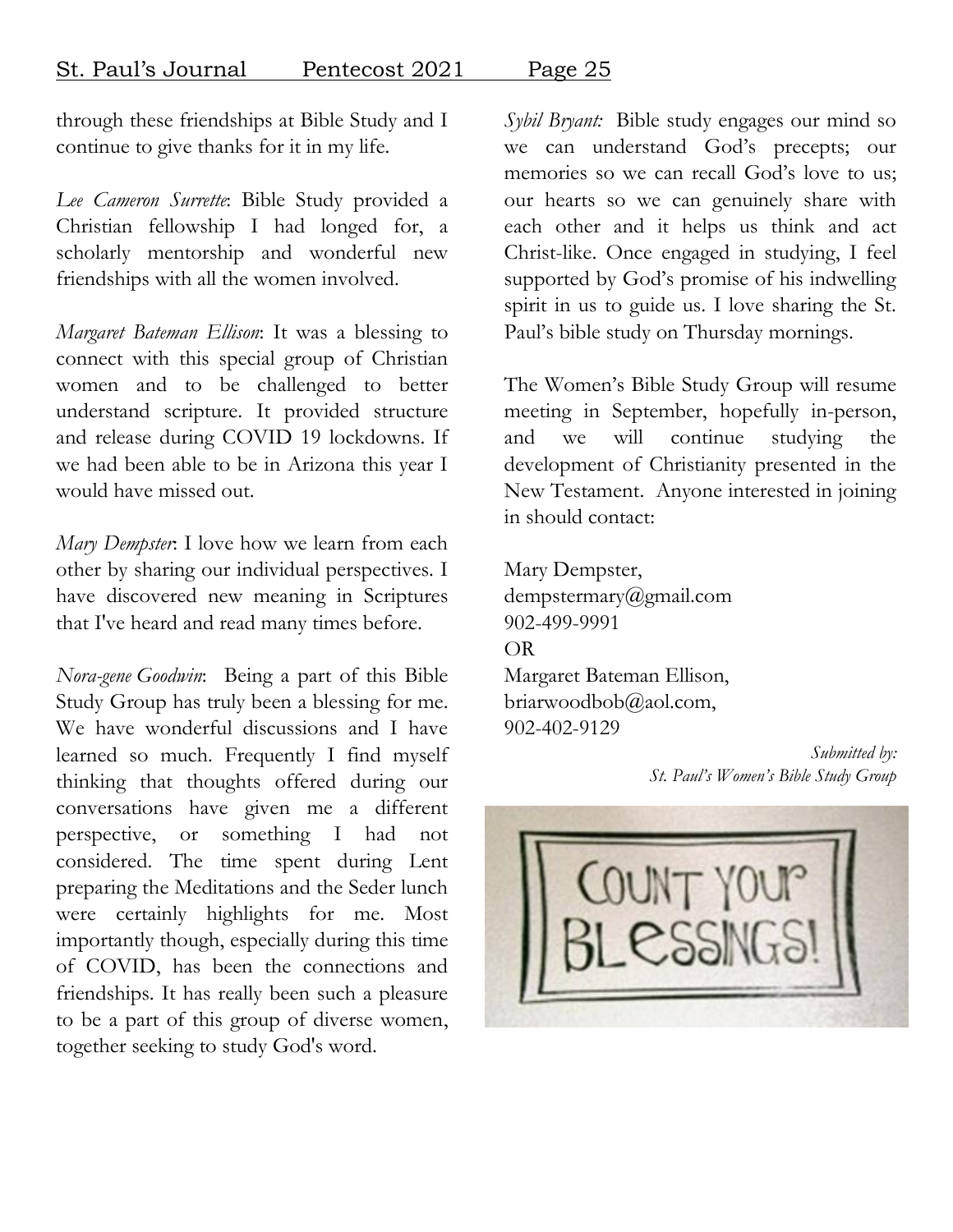|                                 | St. Paul's Journal              | Pentecost 2021                                        |                 | Page 26                                     |            |                                                     |
|---------------------------------|---------------------------------|-------------------------------------------------------|-----------------|---------------------------------------------|------------|-----------------------------------------------------|
|                                 | St. Paul's Church, Halifax      |                                                       |                 |                                             |            | Liturgies & Readings: +Pentecost Season 2021        |
| $13$ June                       | <b>Pentecost 3</b> Green        |                                                       |                 | 10 am Eucharist                             | BAS        | <i>*S.S. Celebration</i>                            |
| 1 Samuel 15.34-16.13            |                                 | Psalm 20                                              |                 | II Corinthians 5.6-17                       |            | Mark 4.26-34                                        |
| $20$ June                       | <b>Pentecost 4</b> Green 10 am  |                                                       |                 |                                             |            | <b>Eucharist</b> BCP [ACC Indigenous Day of Prayer] |
| I Samuel 17.1-23;31-49          |                                 | Psalm 133                                             |                 | II Corinthians 6.1-13                       |            | Mark 4.35-41                                        |
| $27$ June                       | <b>Pentecost 5</b> Green        |                                                       |                 | 10 am Eucharist<br>BAS                      |            |                                                     |
| II Samuel 1.1; 17-27            |                                 | Psalm 130                                             |                 | II Corinthians 8.1-15                       |            | Mark 5.21-43                                        |
| $4 \; \mathrm{J}$               | <b>Pentecost 6 Green</b>        |                                                       |                 | 10 am Eucharist                             | BCP        |                                                     |
| II Samuel $5.1-10$              |                                 | Psalm 48                                              |                 | II Corinthians 11.30-12.10 Mark 6.1-13      |            |                                                     |
| 11 July                         | <b>Pentecost 7 Green</b>        |                                                       |                 | 10 am Eucharist<br>BAS                      |            |                                                     |
| $II$ Samuel 6:1-19              |                                 | Psalm 24                                              |                 | Ephesians 1.1-14                            |            | Mark 6:14-29                                        |
| $18$ July                       | <b>Pentecost 8</b> Green        |                                                       |                 | 10 am Eucharist                             | BCP        |                                                     |
| <b>II</b> Samuel 7.1-17         |                                 | Psalm 89.20-37                                        |                 | Ephesians 2.11-22                           |            | Mark 6.30-34; 53-56                                 |
|                                 |                                 | 25 July <b>St. James the Apostle</b> Red              |                 | 10 am Eucharist                             | <b>BAS</b> |                                                     |
| Jeremiah $45.1 - 5$             |                                 | Psalm 7.1-7                                           |                 | Acts 11.27-12.2                             |            | Matthew 20.20-28                                    |
| 1 August                        | <b>Pentecost 10 Green</b>       |                                                       |                 | 10 am Eucharist                             | BCP        | (Natal Day Weekend)                                 |
|                                 | II Samuel 11.26-12.13 Psalm 51  |                                                       |                 | Ephesians 4.1-16                            |            | John 6.24-35                                        |
|                                 |                                 | 8 August Transfiguration Sunday White 10 am Eucharist |                 |                                             | <b>BAS</b> |                                                     |
| Daniel 7.9-14                   |                                 | Psalm 99                                              |                 | II Peter 1.16-19                            |            | Luke 9:28-36                                        |
|                                 |                                 | 15 August St. Mary the Virgin White                   |                 | 10 am Eucharist                             | BCP        |                                                     |
| <i>Isaiah 7.10-17</i>           |                                 | Psalm 132                                             |                 | Galatians 4.4-7                             |            | Luke 1.46-55                                        |
| 22 August                       | <b>Pentecost 13</b> Green       |                                                       |                 | 10 am Eucharist                             | <b>BAS</b> |                                                     |
| I Kings 8.1; 22-43              |                                 | Psalm 84                                              |                 | Ephesians 6.10-20                           |            | John 6.56-69                                        |
| 29 August                       | <b>Pentecost 14 Green</b>       |                                                       |                 | 10 am Eucharist                             | <b>BCP</b> |                                                     |
|                                 | Song of Solomon 2.1-17 Psalm 45 |                                                       |                 | James 1.1-27                                |            | Mark 7.1-23                                         |
| 5 September Pentecost 15 Green  |                                 |                                                       |                 | 10 am Eucharist                             | BAS        | (Labour Day Weekend)                                |
| <i>Proverbs</i> 22.1-23         |                                 | Psalm 125                                             |                 | James 2.1-26                                |            | Mark 7.24-37                                        |
|                                 | 12 September Pentecost 16 Green |                                                       |                 | 10 am Eucharist/Confirmation BCP *WB Sunday |            |                                                     |
| Proverbs 1.20-33                |                                 | Psalm 19                                              |                 | <i>James 3.1-12</i>                         |            | Mark 8.27-38                                        |
|                                 | 19 September Pentecost 17 Green |                                                       |                 | 10 am Eucharist                             | <b>BAS</b> |                                                     |
| <i>Proverbs</i> 31.10-31        |                                 | Psalm 1                                               |                 | James 3.1-4.10                              |            | Mark 9.30-37                                        |
| 26 September Pentecost 18 Green |                                 |                                                       | 10 am Eucharist |                                             | BCP        |                                                     |
| <i>Esther 7.1-10; 9.20-22</i>   |                                 | Psalm 124                                             |                 | James 4.11-5.20                             |            | Mark 9:38-50                                        |
| 3 October Pentecost 19 Green    |                                 |                                                       |                 | 10 am Eucharist                             | <b>BAS</b> |                                                     |
| $Job$ 1.1-2.10                  |                                 | Psalm 26                                              |                 | Hebrews 1.1-4; 1.14-2.12                    |            | Mark 10.2-6                                         |
|                                 |                                 | 10 October Thanksgiving Sunday White                  |                 | 10 am * All-Ages Eucharist BCP              |            | (Thanksgiving Weekend)                              |
| <i>Joel 2.21-27</i>             |                                 | Psalm 126                                             |                 | I Timothy 1.1-7                             |            | Matthew 6.25-33                                     |

**<sup>+</sup>***Public Health restrictions may limit on-site liturgies to maximum numbers or video liturgy production only.*

**\*** *Public Health restrictions may limit on-site events and the nature of on-site liturgies.*

*Looking Ahead:* **7 November** *(All Saints' Sunday Eucharist & \*Parish Lunch);* **14 November** *(Pentecost 25 and Remembrance Day Biddings);* **28 November** *(Advent Sunday & \*Parish Lunch).*